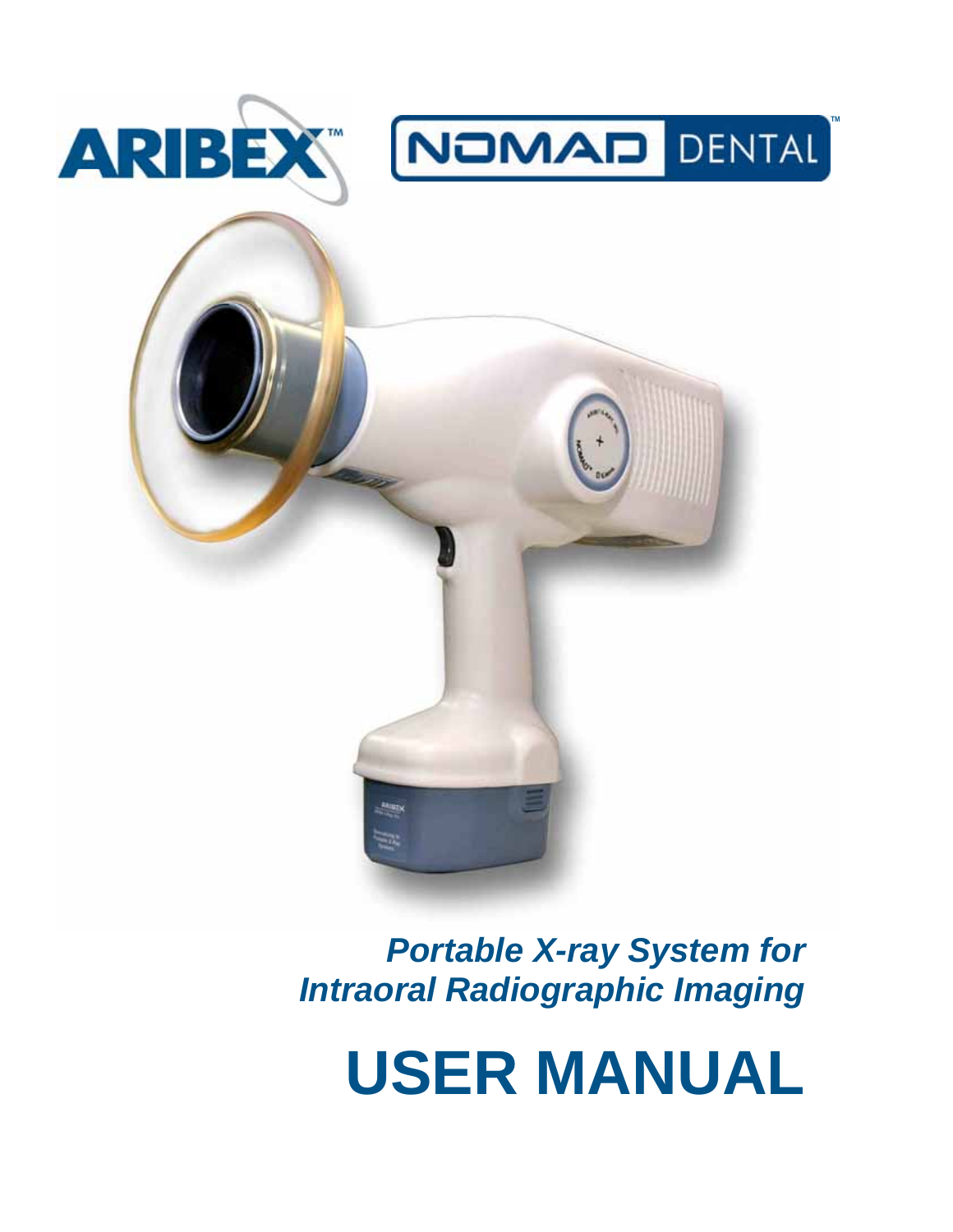**Disclaimer:** NOMAD Dental is sold with the understanding that the user assumes sole responsibility for radiation safety (as well as any state, provincial, or local regulatory compliance) and that Aribex, Inc., its agents or representatives, do not accept responsibility for:

- a) injury or danger to personnel from x-ray exposure,
- b) image overexposure due to poor operating techniques or procedures,
- c) equipment not properly serviced or maintained in accordance with instructions contained in this publication, and
- d) equipment which has been modified or tampered with in any way.

#### **DO NOT OPERATE THIS DEVICE UNTIL YOU HAVE READ THIS MANUAL and reviewed the accompanying materials.**

See the *Certificate of Conformance* accompanying your device. NOMAD Dental is also cleared by the US Food and Drug Administration (FDA) as a medical device and complies with DHHS Radiation Performance Standard, 21 CFR Subchapter J.

**Aribex** and **NOMAD** are registered trademarks within the United States and other countries. **NOMAD Dental**, and the ARIBEX and NOMAD logos are trademarks of Aribex, Inc. worldwide. U.S. patents issued: 7,224,769 and 7,496,178. United States and international patents pending. All other brand and product names are trademarks or registered trademarks of their respective companies.

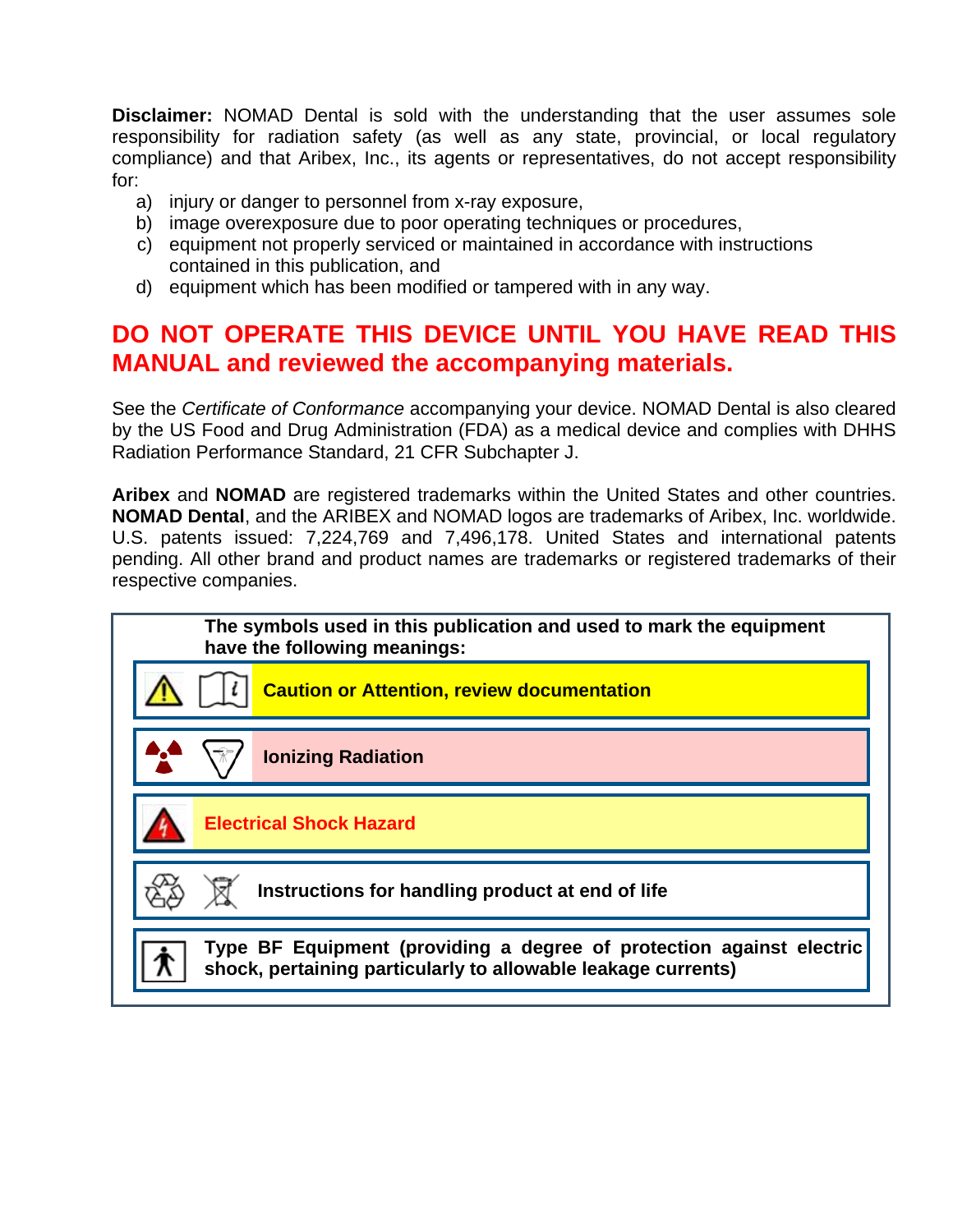



### **Table of Contents**

| 1.0 | 1.1                                           |  |
|-----|-----------------------------------------------|--|
|     | 1.2<br>1.3                                    |  |
| 2.0 | 2.1<br>2.2<br>2.3<br>2.4                      |  |
| 3.0 | 3.1<br>3.2<br>3.3<br>3.4                      |  |
| 4.0 | 4.1<br>4.2<br>4.3<br>4.4<br>4.5<br>4.6<br>4.7 |  |
| 5.0 |                                               |  |
| 6.0 | 6.1<br>6.2<br>6.3                             |  |
| 7.0 | 7.1<br>7.2<br>7.3<br>7.4<br>7.5               |  |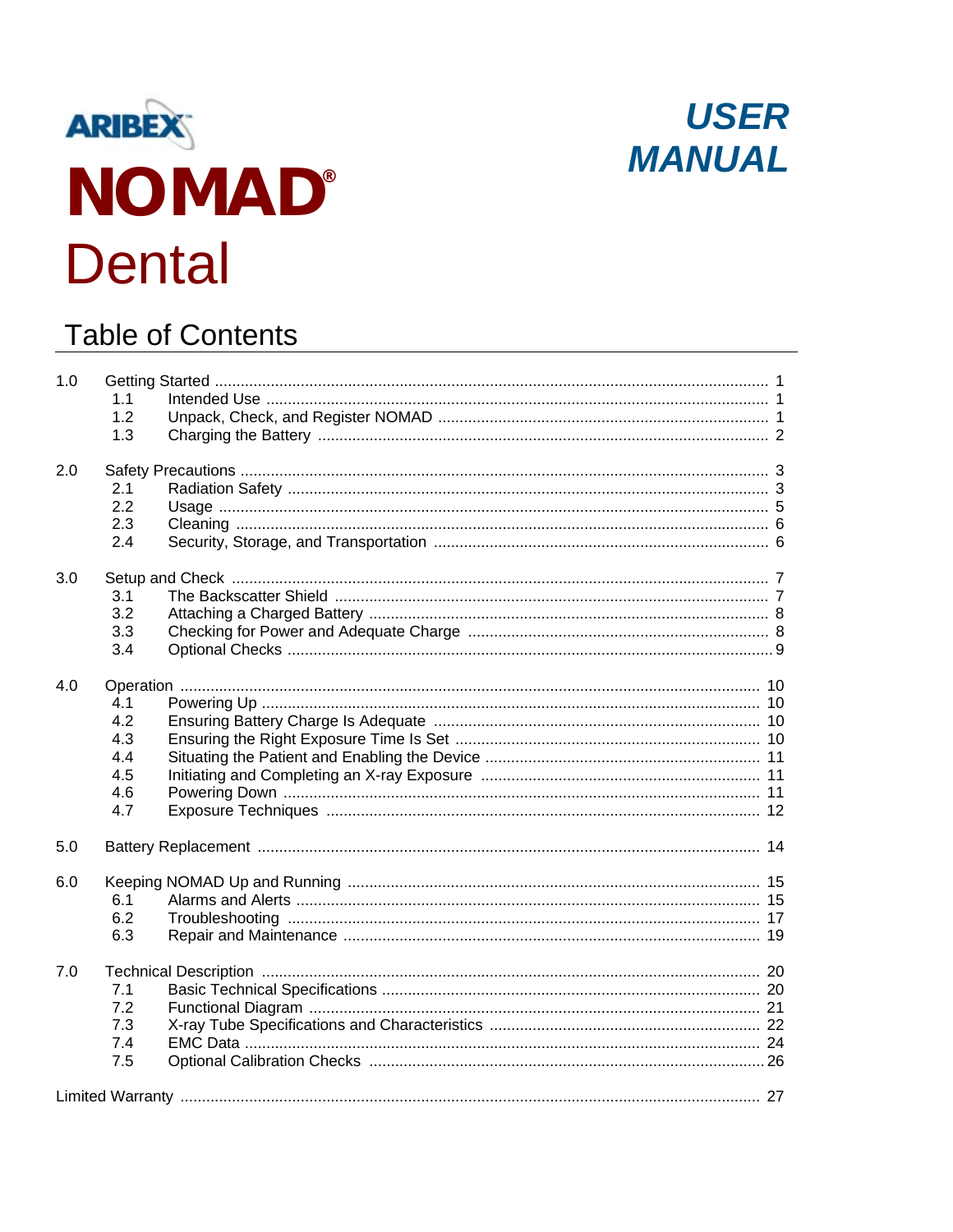Thank you for choosing the Aribex  $\mathsf{NOMAD}^\circledast$  as your x-ray solution!

At Aribex we value your business and we would like to hear from you, because your feedback or suggestions are important to us. If you have comments, please email us: support@aribex.com

#### **NOMAD Dental Features**

- ¾ **Performance** battery power source delivers dependable high voltage (60kV, true DC) and direct current (2.3mA).
- ¾ **Consistent Emission Radiation** high-frequency, constant-potential x-ray generator provides high quality images, with a lower radiation dosage to the patient than standard AC x-ray systems.
- ¾ **Radiation Protection** operator shielded from source and backscatter radiation.
- ¾ **Simple Operation** exposure time is the only setting requiring operator input, digitally displayed on the user-friendly control panel along with indicators for machine and battery status.
- ¾ **Lightweight and Ergonomic** design provides complete flexibility and convenience, enabling exposures without moving the patients.
- ¾ **Exposure Safety Feature** cannot emit x-rays with insufficient voltage (low battery).
- ¾ **Engineered for Compatibility** works with both film and digital imaging systems.
- ¾ **Authorized Service** complete support and maintenance from Aribex and our authorized distributors.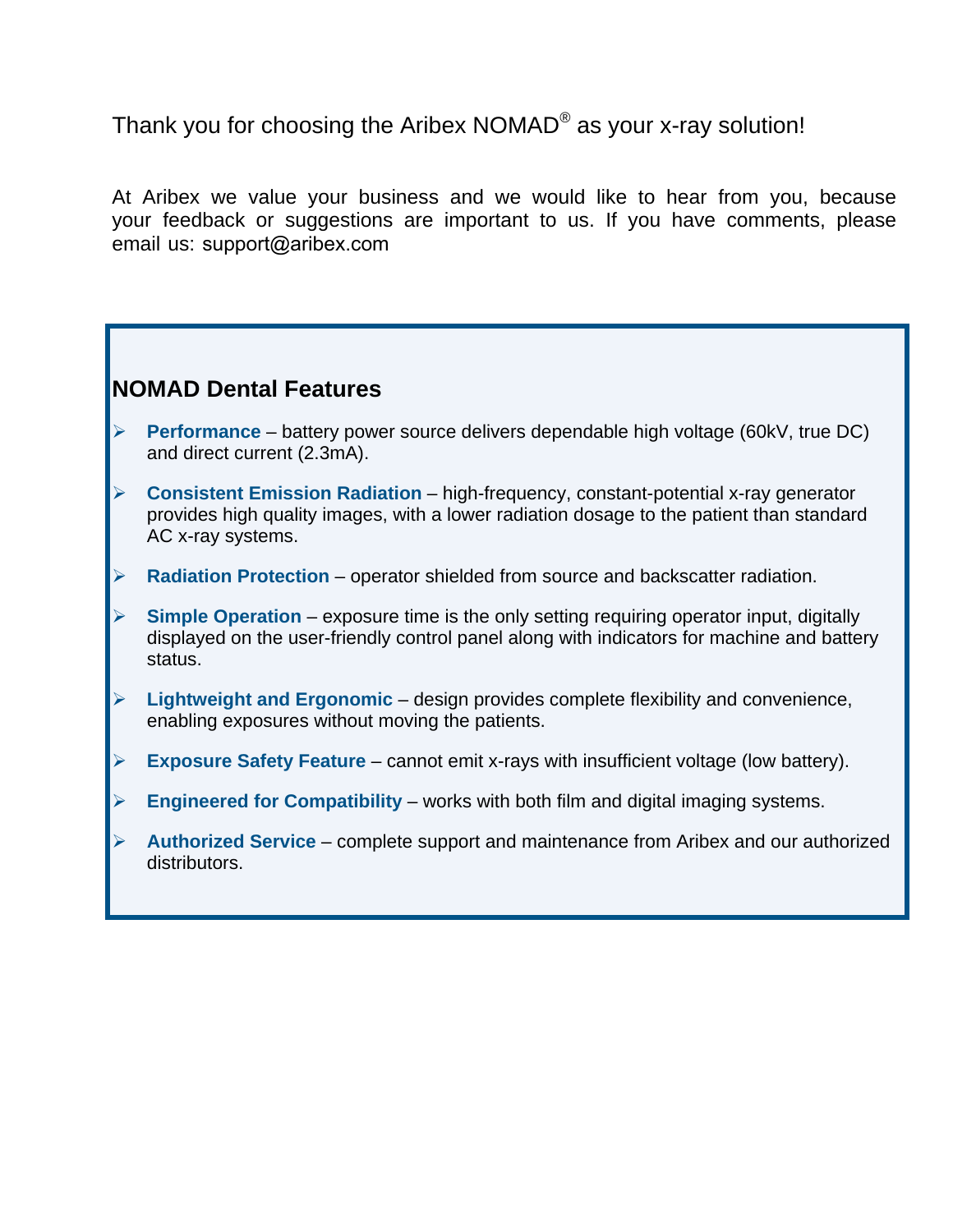## <span id="page-4-0"></span>1.0 Getting Started

### 1.1 Intended Use

The NOMAD Dental X-ray System is designed to be used for both adult and pediatric patients by trained dentists and dental technicians for producing diagnostic x-ray images.

## 1.2 Unpack, Check, and Register NOMAD

**U** Unwrap individual components from the protective plastic and check for any noticeable signs of damage. The standard package system includes the following items:

- ¾ NOMAD Device with a Backscatter Shield attached
- $\geq 2$  Charged Batteries
- $\triangleright$  Battery Charger (the charger should be appropriate for local AC line voltage)
- ▶ Certificate of Conformance, Getting Started guide and Battery Charger manual, Warranty Card, and NOMAD Operator Training CD



#### 2 Preliminary Checks:

| <b>Item</b>            | <b>Check</b>                                                                                                                                                                           |
|------------------------|----------------------------------------------------------------------------------------------------------------------------------------------------------------------------------------|
| Device Labels          | Verify that the device labels (Serial Number Label on lower side of unit in<br>front of the handle and Warning Label on the lower side behind the handle)<br>are legible and in place. |
| <b>Other Labels</b>    | Verify that the serial number on the Warranty/Registration card matches the<br>device serial number and the device carrying case serial number.                                        |
| <b>Collimator Cone</b> | Inspect for damage. The lead lining must cover the entire interior surface.                                                                                                            |
| <b>Control Panel</b>   | Should be smooth and free of nicks, scratches, or damage.                                                                                                                              |
| <b>Trigger Switch</b>  | Should move freely in when depressed and out when released.                                                                                                                            |
| Device Housing         | Should be free of cracks or fractures.                                                                                                                                                 |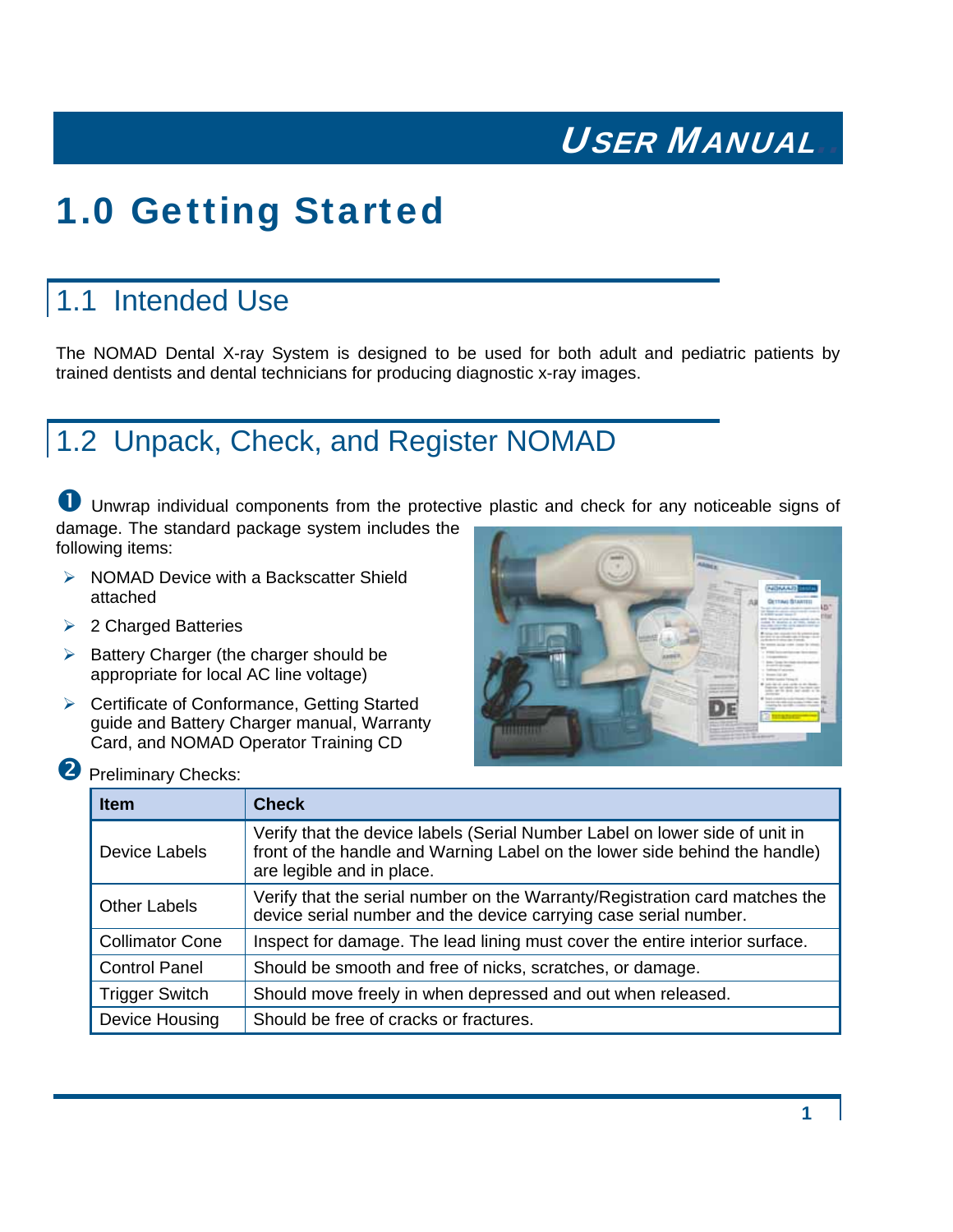<span id="page-5-0"></span>**B** Complete the product Warranty/Registration card and mail it with proper postage to Aribex today. Completing the card fulfills a condition of warranty coverage (see the inside back cover of this manual) and enables you to receive valuable product news and updates.

## 1.3 Charging the Battery

**NOTE: Batteries are charged at the factory, and should be fully recharged before the initial use of the NOMAD. If the system has been in long-term storage prior to iniitial use, batteries will definitely require a proper charge first. In fact, it is recommended to fully recharge batteries every 3 months for long-term storage to avoid damage to any low battery.** 

Unwrap the power cord of the battery charger and connect it to an AC electrical outlet (110/120V or 220/240V, dictated by the country/region).

Position the battery charger away from the normal patient environment. A plug adapter may be used as needed; use only the supplied battery charger (for manufacturer and model info, see section 6.3, *Repair and Maintenance*).

**2** Invert one of the batteries and carefully plug it into the charger (do not force the battery into the charger or damage to the battery may result). The red indicator light  $\ddot{\varphi}$ on the top of the charger will flash at a steady rate while the battery is charging.



The required charge time varies (normally between 30 to 45 minutes). Battery and charger may become warm to the touch while charging, which is a normal condition.

**B** When the battery is fully charged and ready to use, the indicator light  $\ddot{\varphi}$  will stop flashing and remain on continuously. Remove the charged battery and charge the second battery for future use.

4 Optimal battery life and performance occurs when the NiCad battery is fully discharged prior to recharging. (For more information review the accompanying battery charger Instruction Manual, also see section 5.0, *Battery Replacement*.)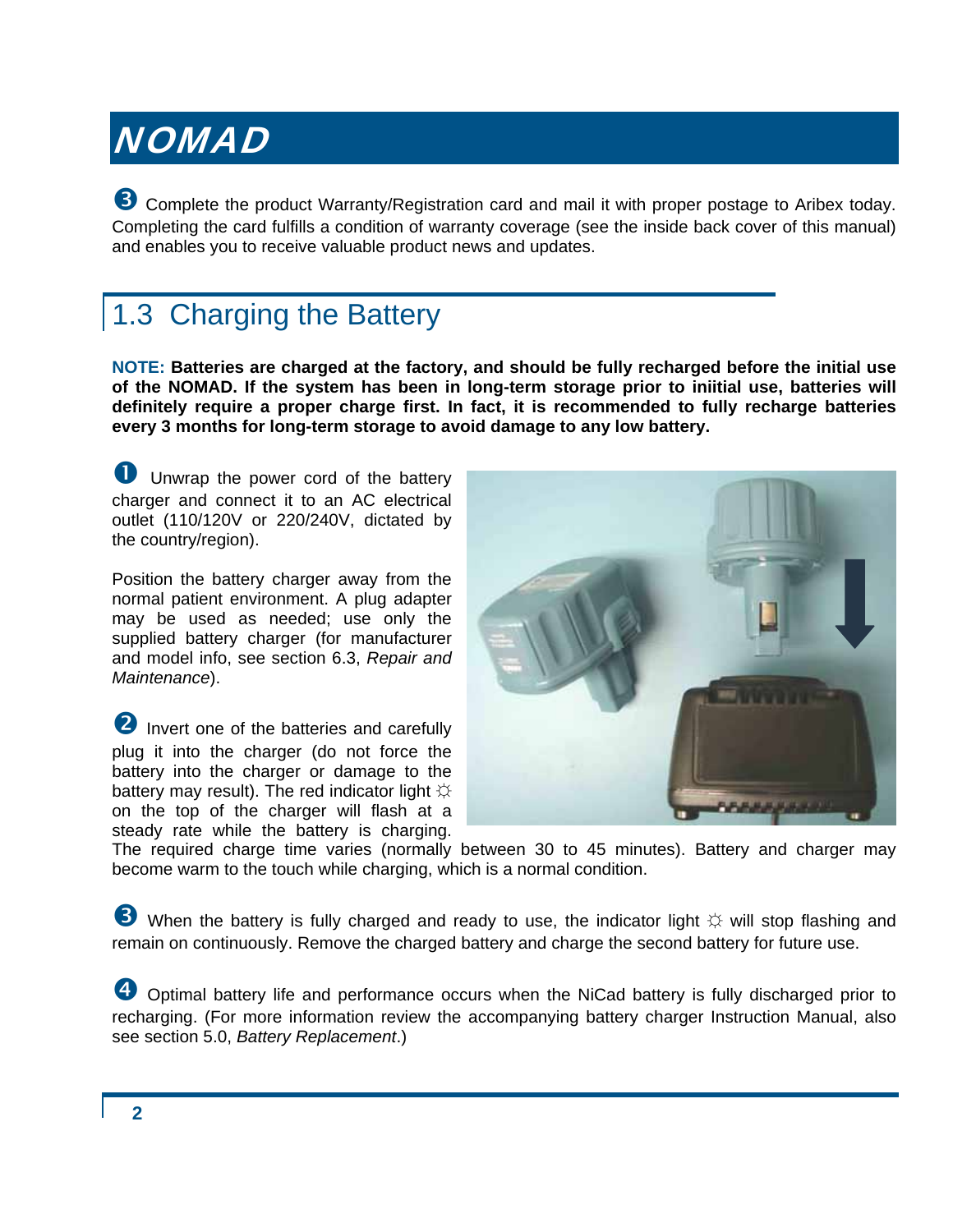## <span id="page-6-0"></span>2.0 Safety Precautions

### 2.1 Radiation Safety

**This x-ray unit may be dangerous to operator and bystander unless safe exposure factors and operating instructions are observed.** 





- \*\* Operators must follow all guidelines dictated by applicable regulations and in-house radiation protection program in regard to patients and operators who are pregnant or expect to become pregnant.
- \*\* Operators must be fully acquainted with safety recommendations and established maximum permissible doses.
- \*\* Optimal operator radiation backscatter protection exists when:

**a)** the operator remains within the cone-shaped backscatter protection zone immediately behind the backscatter shield,

**b)** the backscatter shield is positioned at the outer end of the collimator cone,

**c)** the patient tilts their head when needed to accommodate exposures (see section 4.7), and **d)** the backscatter shield is close to the patient.

- Do not enable NOMAD until patient and operator are positioned and ready for the exposure, diminishing the likelihood of interruption and preventing inadvertent exposure of anyone to x-rays.
- \*\* Do not attempt an exposure if anyone else is in the same room unless it is necessary that the patient be accompanied by another person. That person must then stay out of the direct beam and wear protective clothing.
- \*\* When selecting and using Position Indicating Devices (PIDs), preference should be given to models that allow the backscatter shield to remain at the outer end of the collimator cone for maximum operator protection.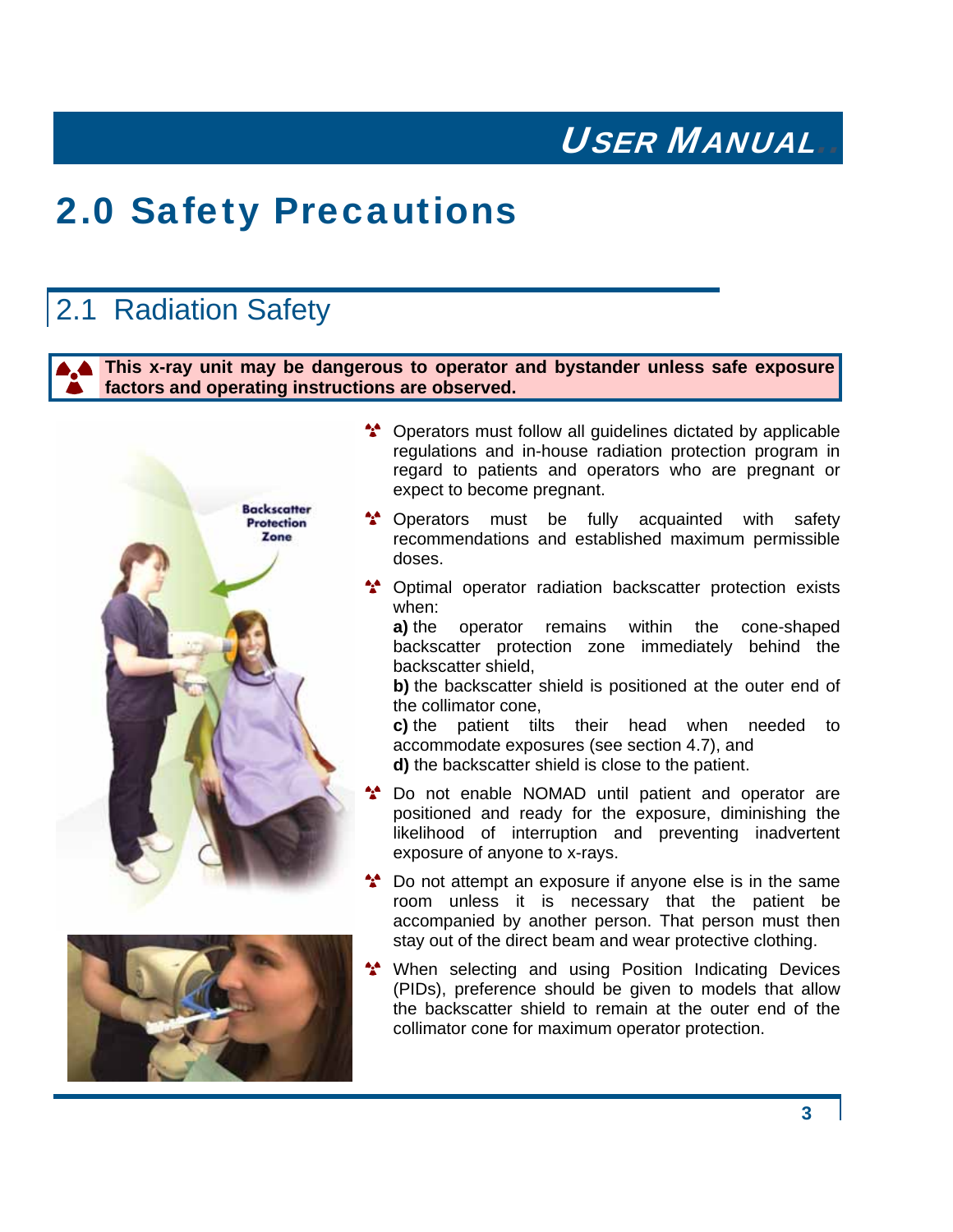**<sup>1</sup>** An exposure can be terminated for any reason by abruptly releasing the depressed trigger (for more information see section 4.0, *Operation*).



**NOTE:** In implementing a radiation protection program, please consult all applicable (state, provincial, and local) regulations governing radiation protection and the use of x-ray equipment, and ensure full compliance with any such regulations.



#### **Comparative Data for Whole Body Exposure (Annual)**

1) Standards for Protection Against Radiation, 10 CFR 20 (US Federal Standards), 1994 (see also *NCRP Report No. 116*)

2) *NCRP Report No. 145* (National Council on Radiation Protection and Measurements), p7-9

3) "Estimated Cosmic Radiation Doses for Flight Personnel", Feng YJ et al, *Space Medicine and Medical Engineering*, 15(4) 2002, p265-9

4) Normalized average assumes 7,200 exposures per year, and the average length of exposure for D-speed = 0.50 seconds, F-speed = 0.25 seconds, digital sensor = 0.20 seconds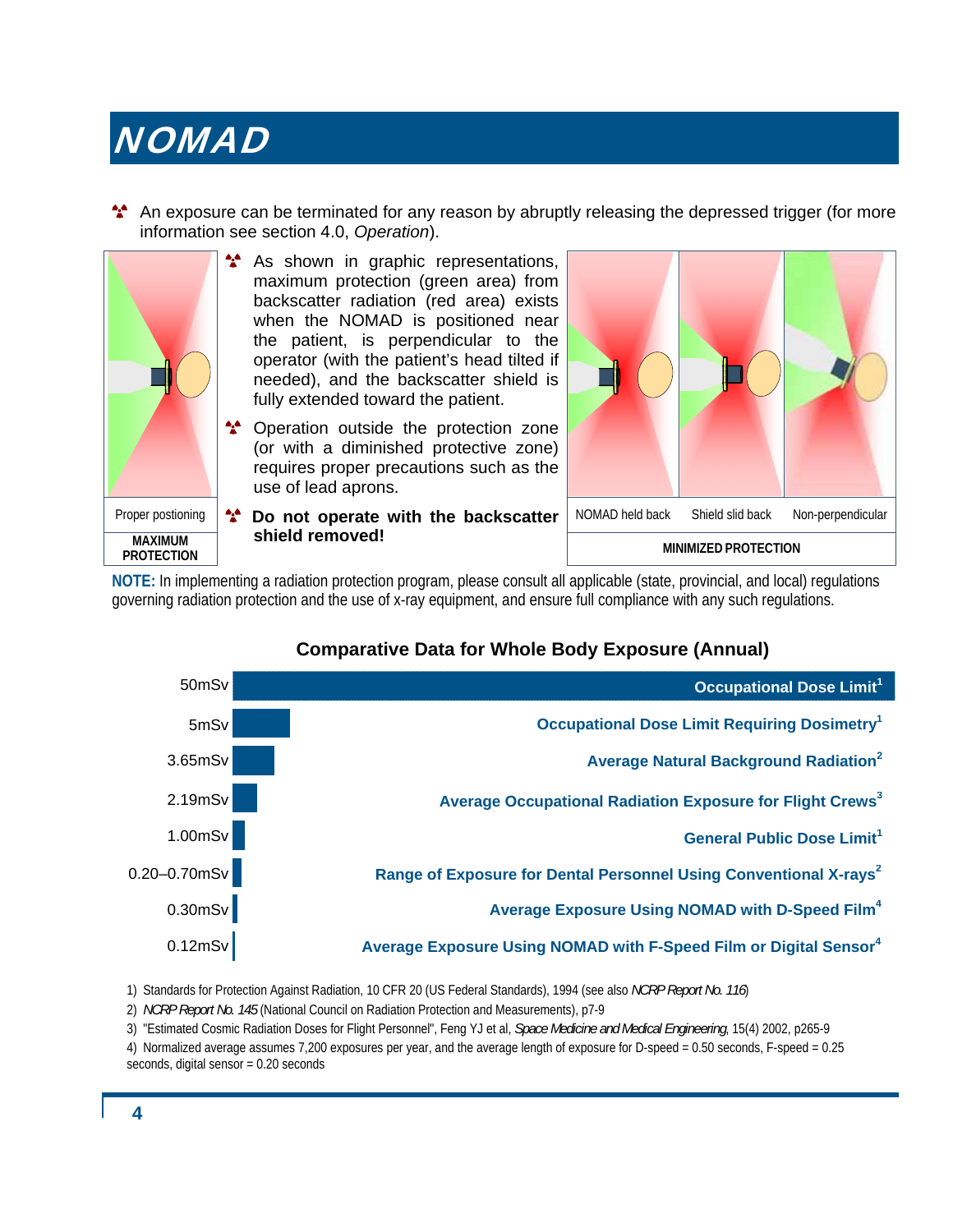#### **Comparative Data for Hand and Extremity Exposure (Annual)**

<span id="page-8-0"></span>

#### 2.2 Usage

As a safety feature, NOMAD will not emit X-rays with insufficient voltage (low battery).

The NOMAD is also designed to avoid damage from overheating. The minimum duty cycle rating (the relationship between duration and frequency of exposures) is 1:60. Examples of optimal use:

| <b>Duration</b> | 0.25s                       | 0.46s | 0.50s        | 0.99s        |
|-----------------|-----------------------------|-------|--------------|--------------|
| <b>Cycle</b>    | Every 15 sec   Every 28 sec |       | Every 30 sec | Every 60 sec |

**Do not operate NOMAD or the battery charger if either was immersed in liquid or subjected to an undue amount of moisture.**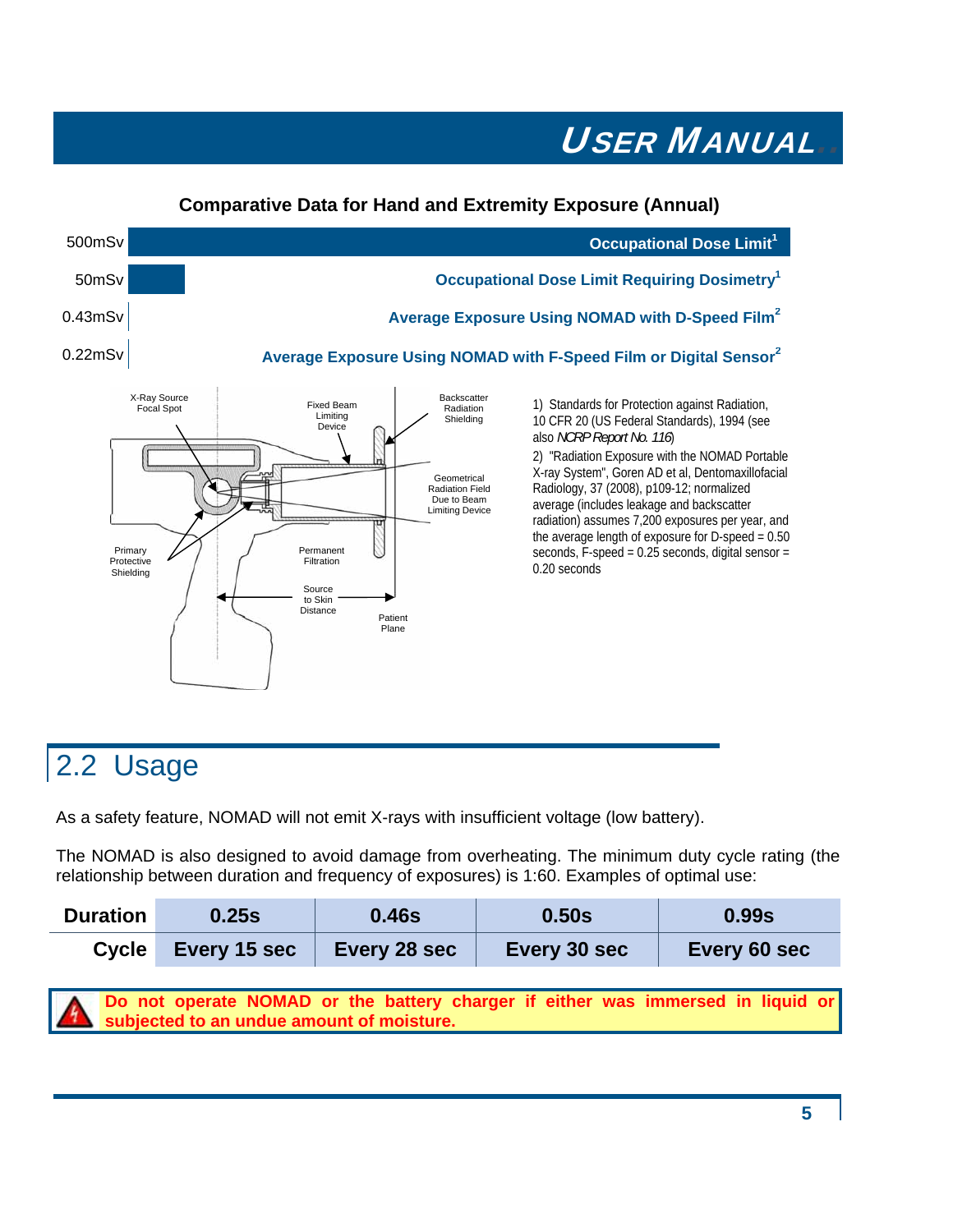- <span id="page-9-0"></span>• **There are no user serviceable parts inside the NOMAD.**
- **Do not open the device housing. Doing so will void the warranty.**



- **NOMAD should not be used in environments where flammable cleaning agents are present.**
- **Locate the battery charger away from the normal patient environment (see section 5.0,** *Battery Replacement***).**

## 2.3 Cleaning

**1** Turn off the power and detach the battery before cleaning. Ensure the battery charger is unplugged before attempting to clean it.

**2** Use a non-acetone based disinfectant wipe or a cloth to wipe the exterior surfaces of the NOMAD and charger.

**NOTE:** NOMAD and the accompanying battery charger are not designed to be subjected to any kind of sterilization procedure.

### 2.4 Security, Storage, and Transportation

- ¾ **NOMAD must be kept in a secure location**, such as a locked cabinet, when not in use to prevent unauthorized access.
- ¾ **The battery serves as the device** *security key***.** When finished with NOMAD for the day, detach the battery and lock it away in a separate location to prevent unauthorized use.
- $\triangleright$  Make sure NOMAD will not be knocked to the ground when not in use. Lay it on its side if necessary. Power will automatically shut off after a period of inactivity (approximately 2.5 minutes).
- $\triangleright$  Do not store or carry batteries so that metal objects can contact exposed battery terminals.
- $\triangleright$  Do not store the NOMAD, battery charger, or batteries in extreme conditions: below -20 $\degree$ C (-4 $\degree$ F) or above +40°C (+104°F), or beyond 95% relative humidity (non-condensing). This storage location should be cool, dry, and away from direct sunlight. For more info about storage and operational temperature limits, see section 7.1, *Basic Technical Specifications*.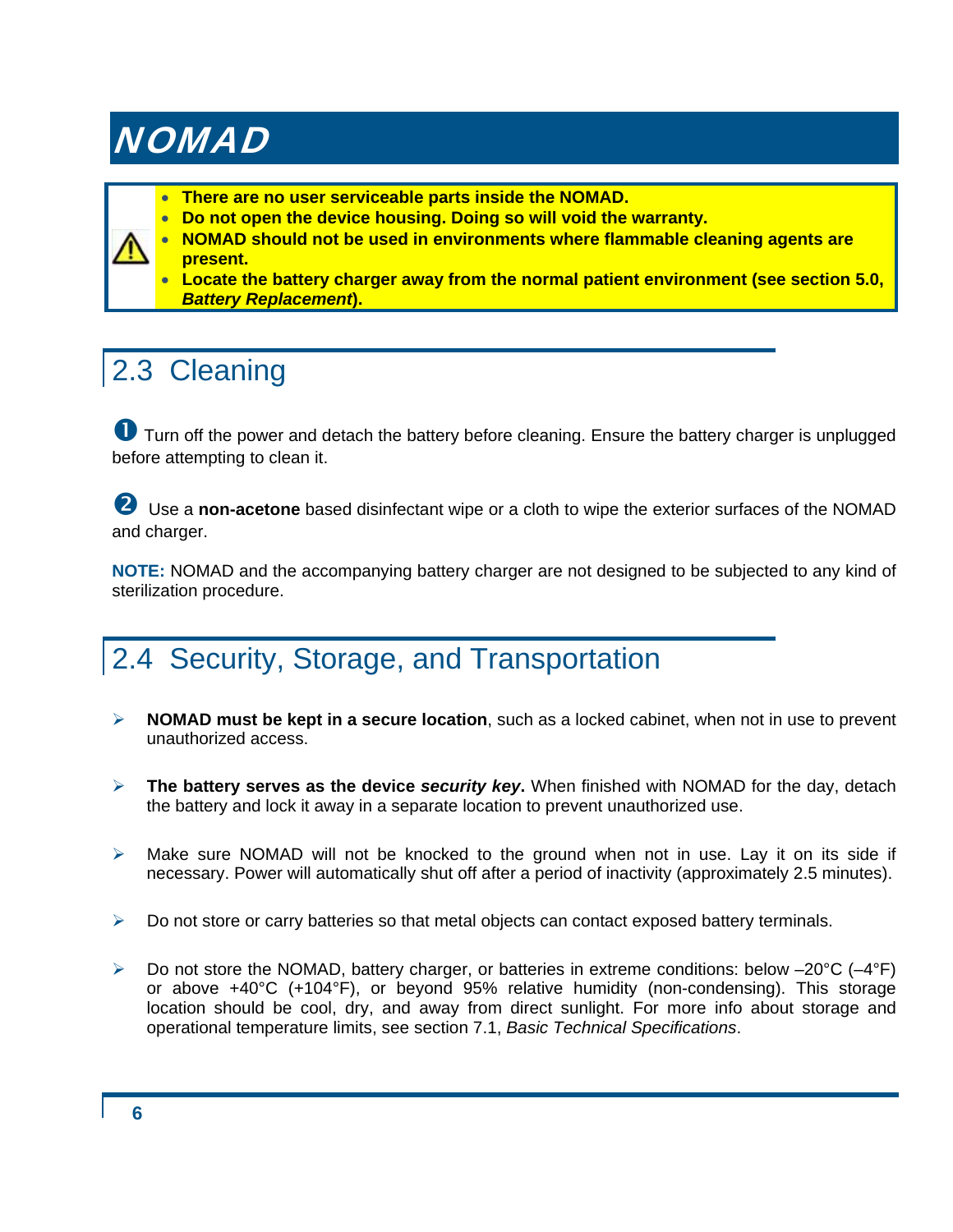<span id="page-10-0"></span>Some battery charge may be lost during extended inactivity (leading to fewer exposures between charging).

• **For long-term storage, it is recommended to fully recharge batteries every 3 months.**

## 3.0 Setup and Check

#### 3.1 The Backscatter Shield

In addition to the lead-lined cone, the backscatter shield provides additional protection to you, the operator, and features an adjustable position to permit exposures made at various angles.

 $\bullet$  Ideally, the shield should remain fully extended to the outer edge of the cone, as close to the patient as possible for each image taken (see 2.1, *Radiation Safety*).

<sup>2</sup> You may find that the backscatter shield needs to be adjusted to accommodate position indicating devices or angled exposures. If adjustments are needed, stand the NOMAD on-end on a stable surface and, while holding the backscatter shield perpendicular to the collimator cone (tube-shaped cone), gently glide the shield up or down along the cone using equal pressure to maintain a perpendicular alignment and avoid binding.

**B** To keep the shield securely on the cone a retainer o-ring is permanently attached in the groove at the outer cone end. Do not attempt to remove this o-ring or to remove the backscatter shield, attempting to do so will result in damage to your device.

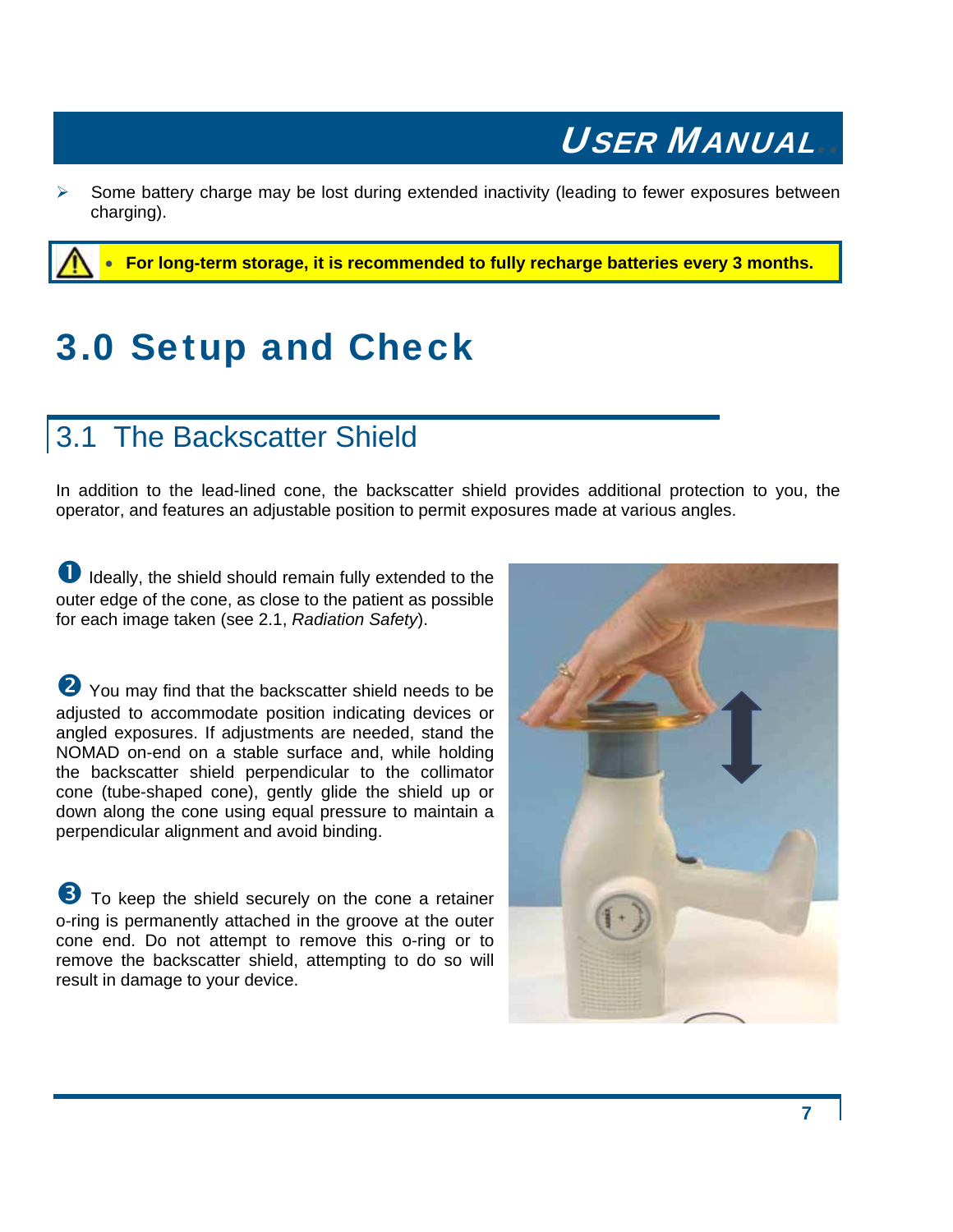### <span id="page-11-0"></span>3.2 Attaching a Charged Battery

**D** Properly orient and carefully insert the newly charged battery into the base of the NOMAD handle, (a properly oriented battery should click into place without force, forcing the battery into position may damage the battery and/or the NOMAD). The clicking sound ensures the snaps on both sides of the handle bottom are fastened.

**2** Make sure the battery is secure by giving it a tug. NOMAD can be placed into service after the check for power (section 3.3).

**B** Read the battery charger instruction manual for complete information on how to achieve the longest life and best performance from your batteries.



### 3.3 Checking for Power and Adequate Charge



press and release the **POWER** button. The numeric (LED) display should illuminate, accompanied by a single, long audible signal  $\Rightarrow$ .

**2** NOMAD measures whether sufficient battery charge exists prior to a timed exposure, when **ENABLE** is pressed to ready the device.

p If the battery is too low, the yellow **LOW BATTERY** indicator  $\Diamond$  at the lower right of the control panel will flash (accompanied by an intermittent audible signal  $\Rightarrow$ ).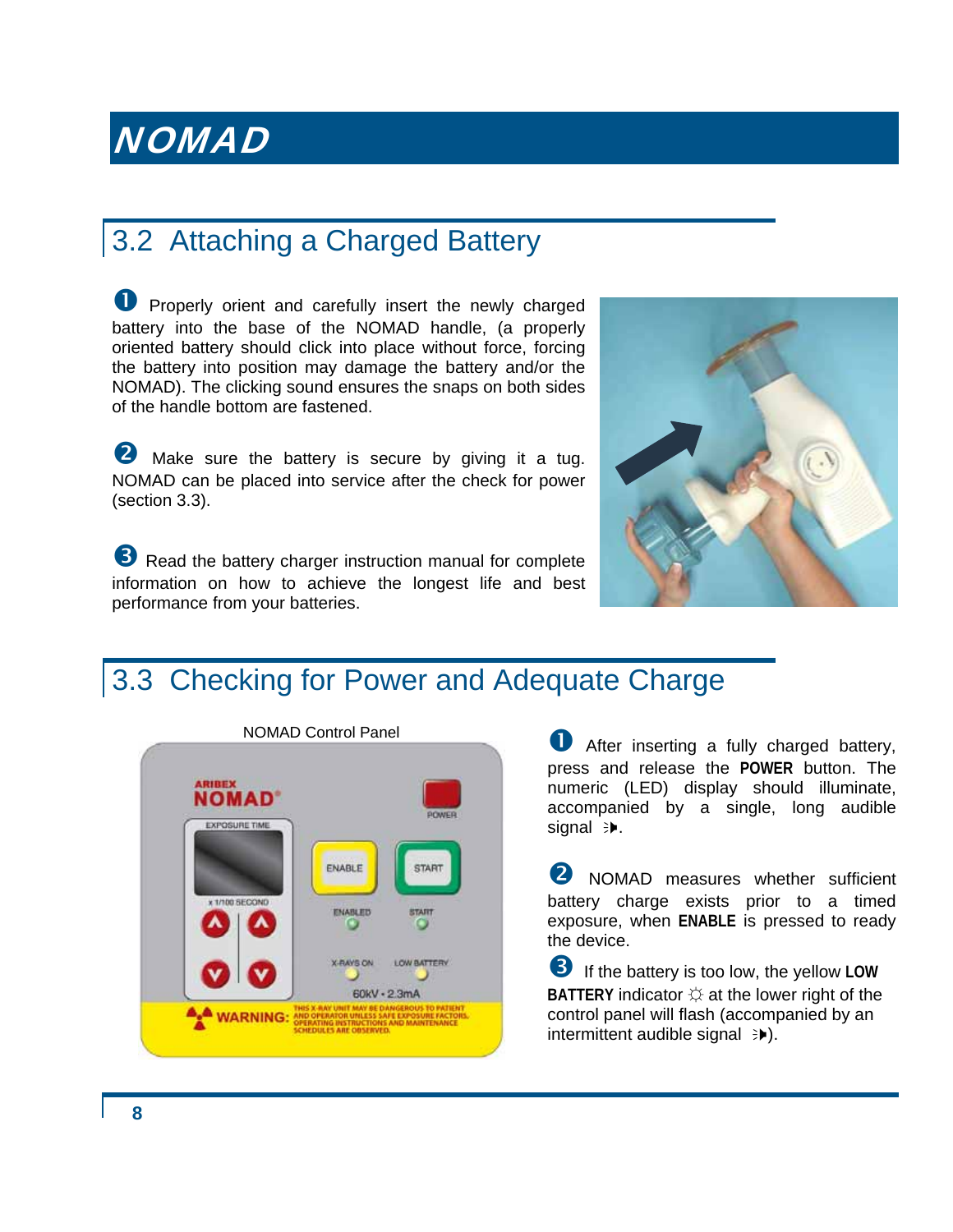<span id="page-12-0"></span>**4** Once a battery is depleted, indicated by the LOW BATTERY alert, it must be recharged before use.

**5** For continued use, insert the secondary, replacement battery (which should be charged in advance).

**NOTE:** See section 5.0, *Battery Replacement*, for more information.

### 3.4 Optional Checks

The NOMAD is factory calibrated and tested prior to release (see your *Certificate of Conformance*), there are no adjustment options. However, the optional checks listed below may be performed by a qualified technician as desired.

**Test firing this x-ray unit may be dangerous to the testing technician or bystanders unless safe test exposure techniques are used such as the use a lead lined cap to cover the end of collimator or test firing in a protected area.** 

*ON/OFF Switch:* Install fully charged battery to NOMAD device. Press the **POWER** button and verify the ON and OFF conditions.

*Increase/Decrease Switch (Up and Down Arrows):* With the device turned ON, press each of the Increase then Decrease buttons and verify that the exposure times as displayed on the LED display change appropriately.

*Enable Switch:* With the device turned ON and the LED display set at 50 (500ms), press the **ENABLE** button and verify functional conditions. Wait approximately 30 seconds, at which point the enabled condition should expire.

*Automatic Shut-Off:* Press the **POWER** button to turn the device ON and wait for it to automatically shut off after approximately 2.5 minutes of inactivity.

See section 6.1, *Alarms and Alerts*, for more information.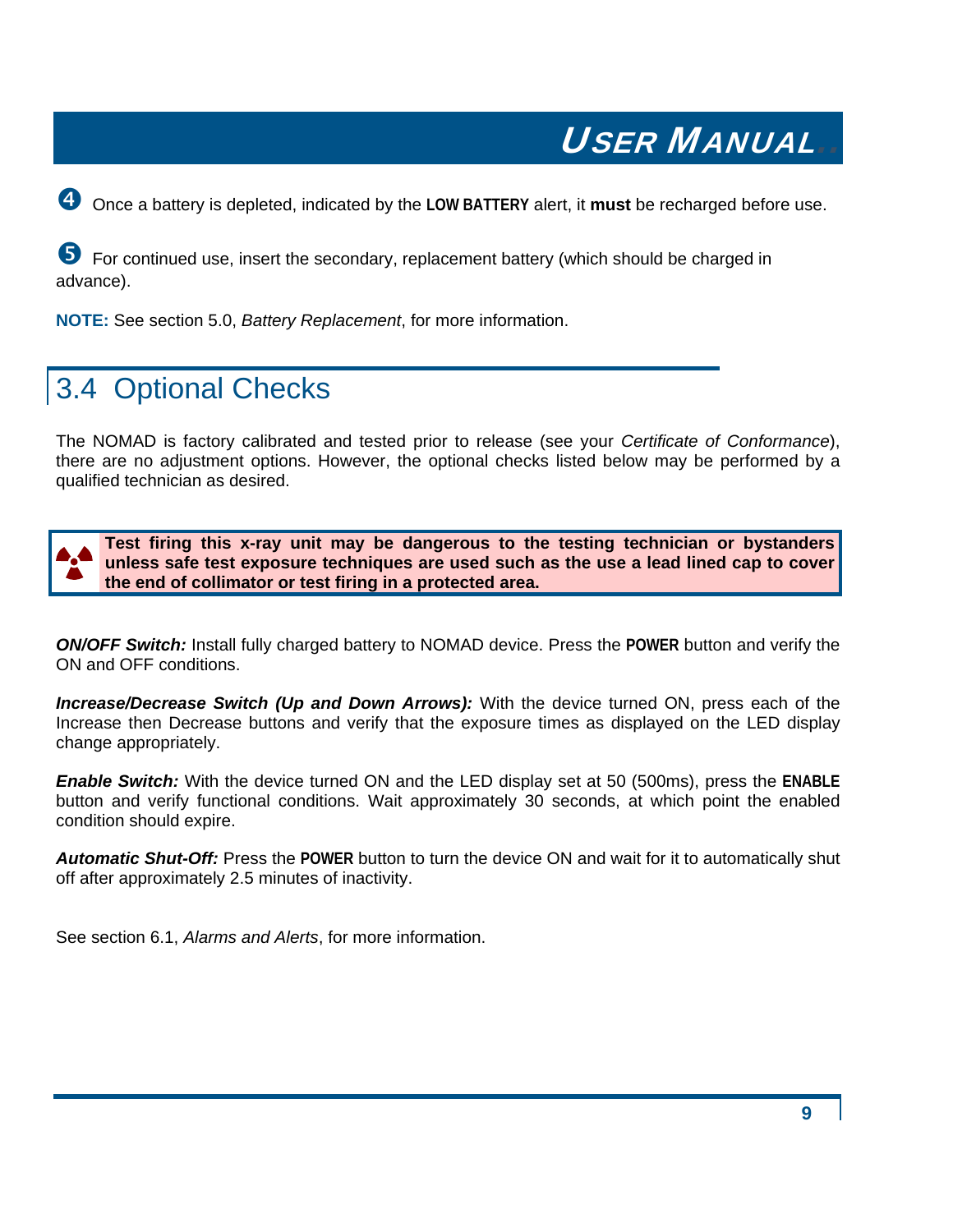## <span id="page-13-0"></span>4.0 Operation

## 4.1 Powering Up



Press and release **POWER** button to turn NOMAD on (after approximately 2.5 half minutes of inactivity, NOMAD shuts off automatically).

When the power is turned on a single, long audible signal  $\Rightarrow$  and an illuminated numeric (LED) display indicate the unit has power. *example* 



#### 4.2 Ensuring Battery Charge Is Adequate

If the **LOW BATTERY** indicator ☼ flashes, accompanied by an intermittent audible signalÑ:, see sections 3.3, *Checking for Power and Adequate Charge* and 5.0, *Battery Replacement*.

**LOW BATTERY**  $\bigcirc$ 

For other error conditions, please see sections 6.1, *Alarms and Alerts* or 6.2, *Troubleshooting*.

### 4.3 Ensuring the Right Exposure Time Is Set



When power is turned off, the most recent setting for exposure time is stored in memory and redisplays when power is turned back on. (However, if the battery is replaced, the display is reset to the 00 default value.)



To change exposure settings press the increase or decrease buttons (by tenths / hundredths of a second). A single, short audible signal  $\Rightarrow$ confirms input when a button is pressed/released. (For example, **08** LED setting = 0.08 seconds; **35** LED setting = 0.35 seconds.)

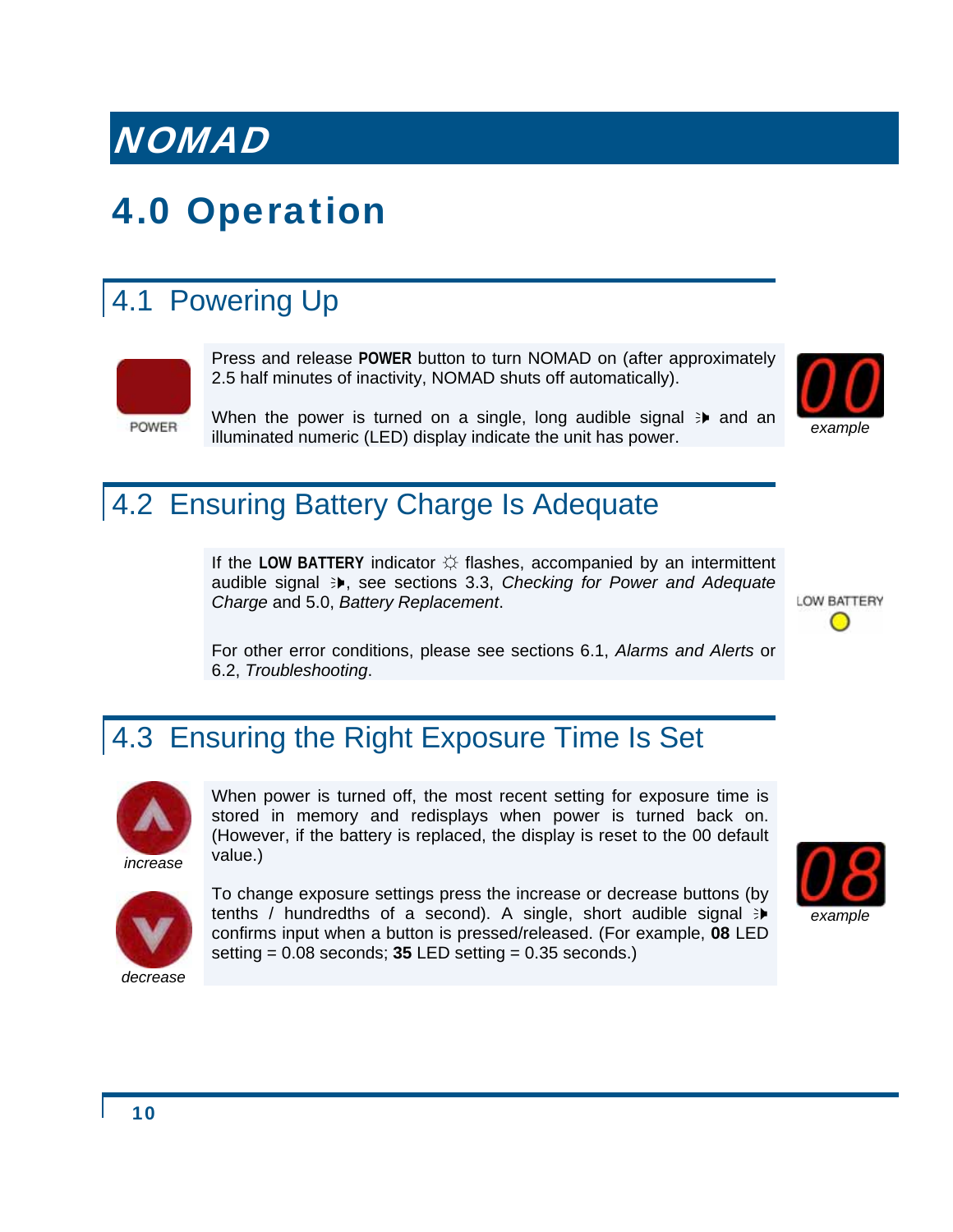#### <span id="page-14-0"></span>4.4 Situating the Patient and Enabling the Device

Properly position the patient and yourself before enabling NOMAD (to prevent accidental exposure).



The flashing, green **ENABLED** indicator  $\hat{\varphi}$  and audible signal  $\hat{a}$ (intermittent, double beep) confirm that NOMAD is enabled. This continues for 30 seconds or until an exposure is initiated.

### 4.5 Initiating and Completing an X-ray Exposure

**NOTE:** An exposure can be prematurely terminated for any reason by abruptly releasing the depressed trigger.



ENABLE

To begin the exposure, squeeze the handle trigger (or press and hold **START**). The **ENABLED** indicator ☼ stops flashing, and the green **START** and yellow **X-RAYS ON** indicators ☼ illuminate.

To ensure complete exposure, keep the trigger or **START** button depressed until the audible, continuous-tone signal  $\Rightarrow$  ends and both indicators  $\Im$  are off.

### 4.6 Powering Down



Press and release **POWER** to turn NOMAD off. (NOMAD automatically shuts off after approximately 2.5 minutes of inactivity.)





ENABLED



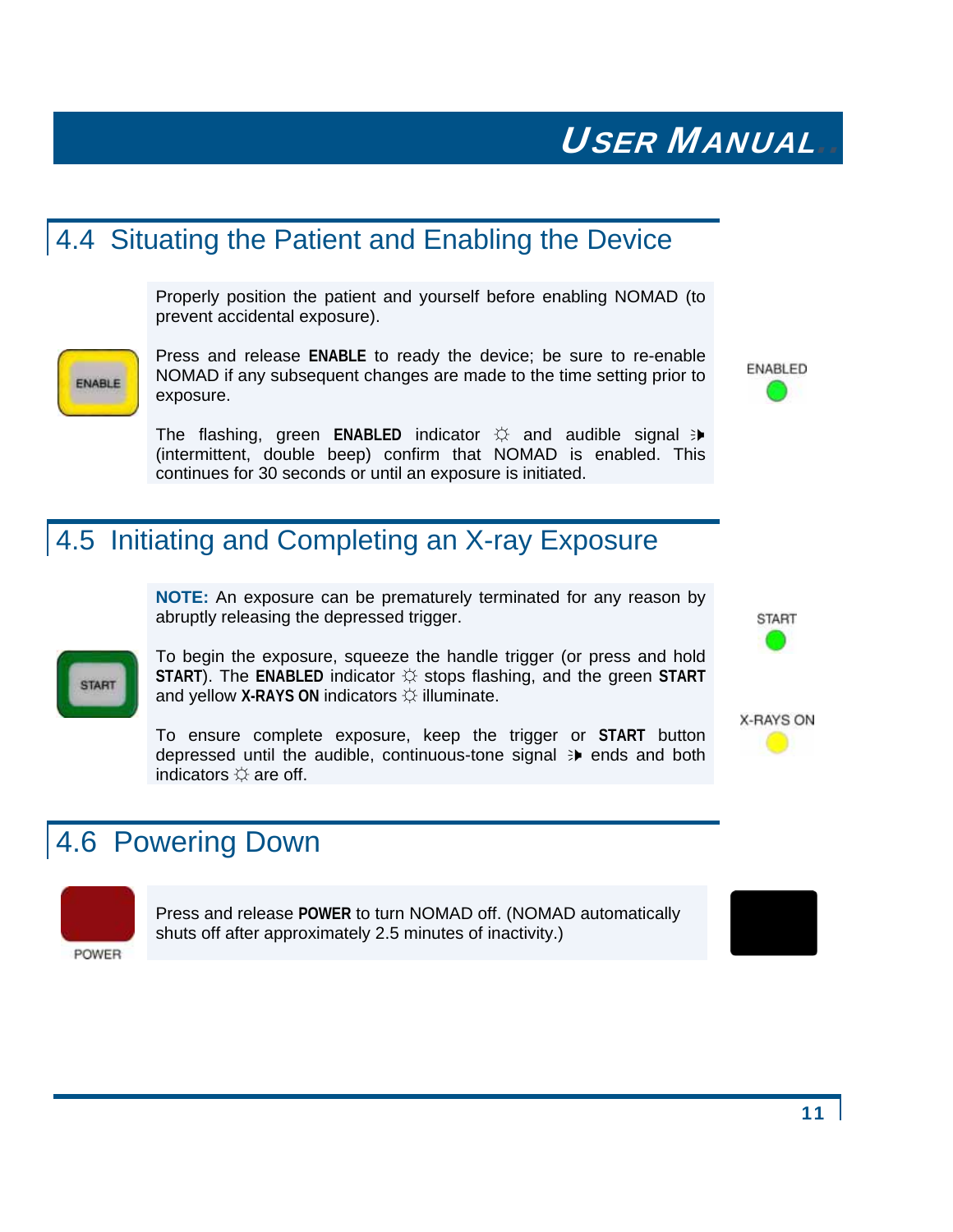### <span id="page-15-0"></span>4.7 Exposure Techniques

NOMAD provides a high degree of flexibility, making it possible for exposures to be produced while the patient is reclined, lying on their back, or sitting upright.

**1** When taking images, hold the NOMAD using two hands; one on the handle and the other under the battery for increased stability and patient safety.

2 To minimize cone-cutting, NOMAD must be properly positioned relative to the imaging system. (Check compatibility with film holding kits or aiming devices in advance. See comments pertaining to PIDs in section 2.1, *Radiation Safety*.)

**B** Exposure times increase proportionally when the imaging angles vary from 90° or perpendicular to the film or sensor. To maintain low patient x-ray doses and keep the operator within the protection zone, request that the patient slightly tilt their head, and/or raise or lower their chin as needed. (Also see section 2.1, *Radiation Safety*.)

4 When angled shots are required and the operator cannot be completely within the protection zone, ensure operator protection through the use of proper safety measures such as the use of a lead apron. (Also see section 2.1, *Radiation Safety*.)

Avoid touching the patient with the cone or backscatter shield; and/or use disposable plastic coverings.

**6** Determine what NOMAD time settings deliver optimal results for the type of digital or film-based imaging that is done on a regular basis. Note that digital imaging sensors and film speeds can vary somewhat in their characteristics and could require different exposure settings than the suggested nominal exposure times in the *Technique Factor Chart*. Adjust as needed to meet density preference.



**th** For an explanation of the relationship between shot duration and rest cycle between exposures (duty cycle), see section 2.2, *Usage*.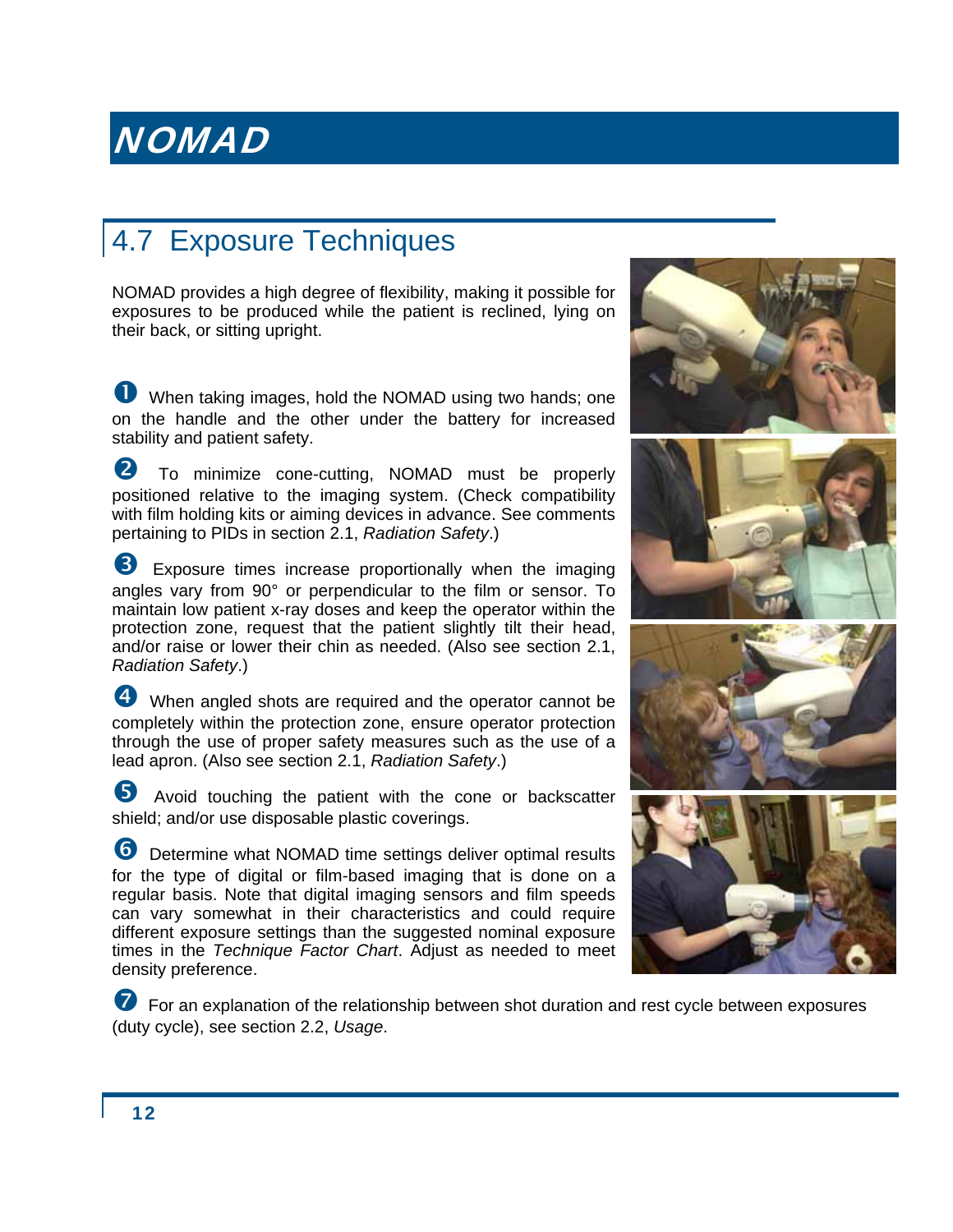| <b>Technique Factor Chart 2.3mA 60kV</b> |                                                                                           |              |                |                         |    | Premolars<br>& Canines<br>Canines |               |                  |
|------------------------------------------|-------------------------------------------------------------------------------------------|--------------|----------------|-------------------------|----|-----------------------------------|---------------|------------------|
|                                          | Recommended exposure settings (X 1/100 second) with cone<br>perpendicular to film/sensor. |              |                |                         |    |                                   | <b>Molars</b> | <b>Bitewings</b> |
|                                          |                                                                                           | <b>Adult</b> |                | <b>Maxilla (upper)</b>  | 09 | 12                                | 12            | 12               |
|                                          | <b>Schick</b>                                                                             |              | Sensor #1 & #2 | <b>Mandible (lower)</b> | 07 | 10                                | 10            |                  |
|                                          | <b>Sensor</b>                                                                             | <b>Child</b> |                | <b>Maxilla (upper)</b>  | 08 | 09                                | 10            |                  |
|                                          |                                                                                           |              | Sensor #1      | <b>Mandible (lower)</b> | 07 | 08                                | 8             | 10               |
|                                          | Air                                                                                       | <b>Adult</b> |                | <b>Maxilla (upper)</b>  | 15 | 15                                | 20            | 20               |
|                                          | <b>Techniques</b>                                                                         |              | Sensor #1 & #2 | <b>Mandible (lower)</b> | 12 | 12                                | 18            |                  |
|                                          | <b>Accent</b>                                                                             | <b>Child</b> |                | <b>Maxilla (upper)</b>  | 10 | 15                                | 16            |                  |
| Digital Sensor                           | <b>Sensor</b>                                                                             |              | Sensor #1      | <b>Mandible (lower)</b> | 08 | 10                                | 14            | 16               |
|                                          |                                                                                           | <b>Adult</b> |                | <b>Maxilla (upper)</b>  | 15 | 15                                | 20            | 20               |
|                                          | <b>Planmeca</b><br>DIXI <sub>3</sub>                                                      |              | Sensor #1 & #2 | <b>Mandible (lower)</b> | 12 | 12                                | 18            |                  |
|                                          |                                                                                           | <b>Child</b> |                | <b>Maxilla (upper)</b>  | 10 | 15                                | 16            | 16               |
|                                          |                                                                                           |              | Sensor #1      | <b>Mandible (lower)</b> | 08 | 10                                | 14            |                  |
|                                          |                                                                                           |              |                |                         |    |                                   |               |                  |
|                                          |                                                                                           | <b>Adult</b> |                | <b>Maxilla (upper)</b>  | 18 | 18                                | 20            | 20               |
| Plate                                    | Air<br><b>Techniques</b><br><b>ScanX PSP</b>                                              |              |                | <b>Mandible (lower)</b> | 13 | 13                                | 18            |                  |
| Phosphor                                 |                                                                                           | <b>Child</b> |                | <b>Maxilla (upper)</b>  | 10 | 15                                | 16            |                  |
|                                          |                                                                                           |              |                | <b>Mandible (lower)</b> | 8  | 10                                | 14            | 16               |
|                                          |                                                                                           |              |                |                         |    |                                   |               |                  |
|                                          |                                                                                           | <b>Adult</b> |                | <b>Maxilla (upper)</b>  | 35 | 35                                | 40            | 40               |
|                                          | <b>Kodak</b>                                                                              |              |                | <b>Mandible (lower)</b> | 25 | 25                                | 35            |                  |
|                                          | Insight                                                                                   | <b>Child</b> |                | <b>Maxilla (upper)</b>  | 20 | 30                                | 32            | 32               |
| $\frac{E}{iL}$                           |                                                                                           |              |                | <b>Mandible (lower)</b> | 15 | 20                                | 28            |                  |
|                                          |                                                                                           | <b>Adult</b> |                | <b>Maxilla (upper)</b>  | 48 | 60                                | 70            | 60               |
|                                          | <b>Kodak</b>                                                                              |              |                | <b>Mandible (lower)</b> | 40 | 49                                | 58            |                  |
|                                          | <b>Ultraspeed</b>                                                                         | <b>Child</b> |                | <b>Maxilla (upper)</b>  | 32 | 40                                | 50            |                  |
|                                          |                                                                                           |              |                | <b>Mandible (lower)</b> | 28 | 32                                | 40            | 50               |

The settings in this chart are based upon an independent university study and are intended as a reference point only. Individual results may vary based upon a number of factors including the various imaging sensors and film speeds and brands available, patient mass, and the technician techniques.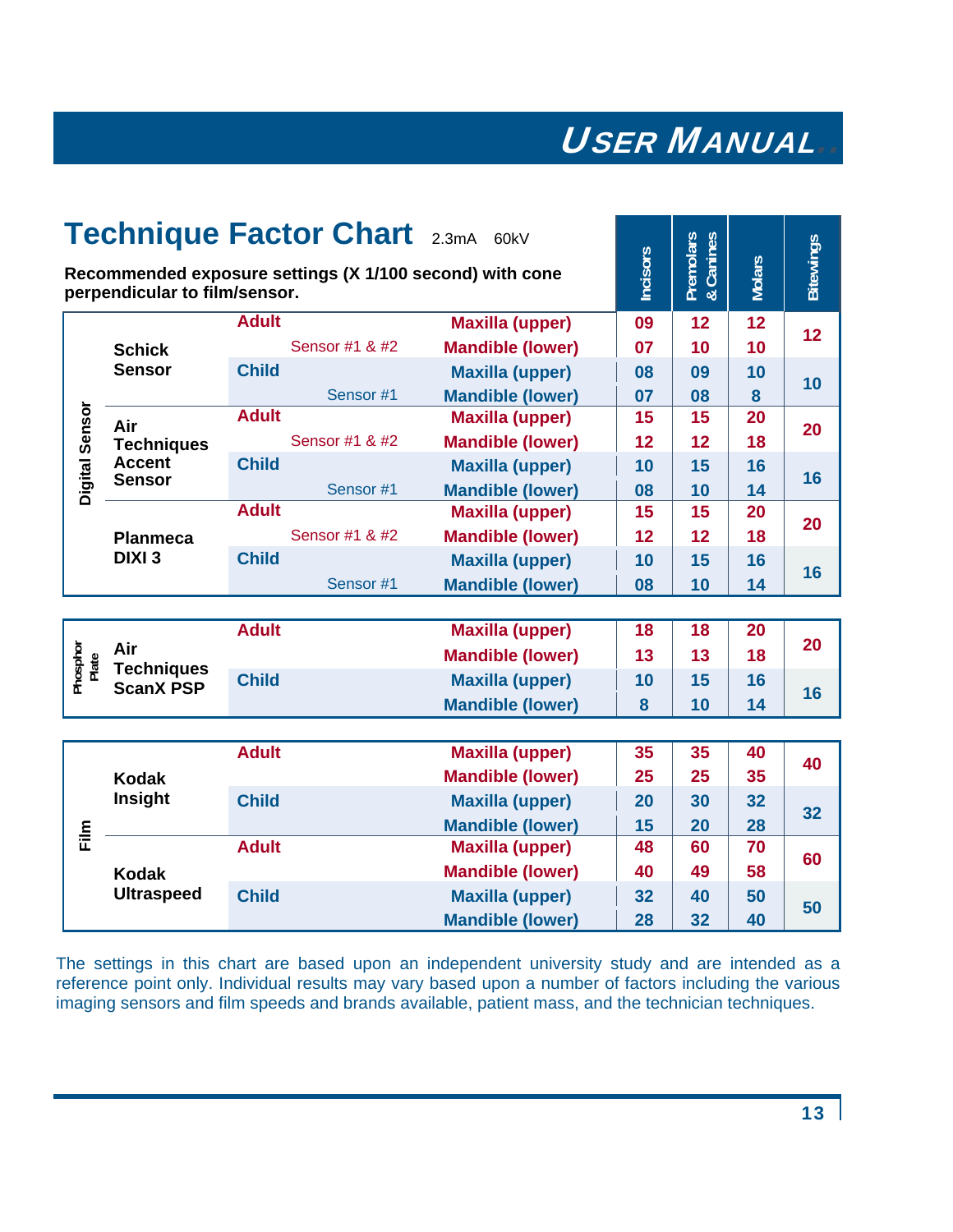## <span id="page-17-0"></span>5.0 Battery Replacement

A flashing, yellow LOW BATTERY indicator ☆ (control panel) and intermittent audible signal  $\rightarrow \bullet$  indicate the need for a freshly charged battery. NOMAD cannot emit X-rays with a low, depleted battery (insufficient voltage). Follow these steps to clear the **LOW BATTERY** alert.

**U** Press and release POWER on the control panel in order to turn NOMAD off.

<sup>2</sup> Grasp and depress the buttons on both sides of the battery to release it from the handle. You may have to put pressure at the very top of the buttons (nearest the handle). Then pull the battery away from the handle.



**B** Carefully insert a newly charged battery into the base of the NOMAD handle (a properly oriented battery should click into place without force, forcing the battery into position may damage the battery and/or the NOMAD). A clicking sound ensures that the snaps on both sides of the handle bottom are fastened. Make sure the battery is secure by giving it a tug. When a battery is detached, any stored exposure time is erased from memory and has to be reset when the unit is turned on again.

4 After the initial 1-hour recharge, the charger will switch to Tune-Up Mode, which continues 8 hours as cells in the battery are equalized. The battery is ready for use and can be removed at any time during this mode. Always unplug the charger from the power supply when it is not in service. For additional info, specifically about the charger, see the accompanying instruction manual for the battery charger.

**B** Battery charge will diminish during extended inactivity – fully recharge batteries every 3 months **during inactivity.** Never place a low battery into long-term storage.

6 Each battery can go through the discharge/charge cycle approximately 200 times. When the battery charger senses a bad battery, it is spent and must be taken out of service. Do not attempt to charge damaged batteries. An authorized distributor, Aribex, and your local recycling center will accept spent or damaged batteries. Order new 14.4V batteries from Aribex or your authorized distributor. Do not use batteries from other sources, which invalidates the warranty.

**Risk of Shock – There is high electrical current present at the battery charger terminals. Do not probe with fingers or conductive objects.**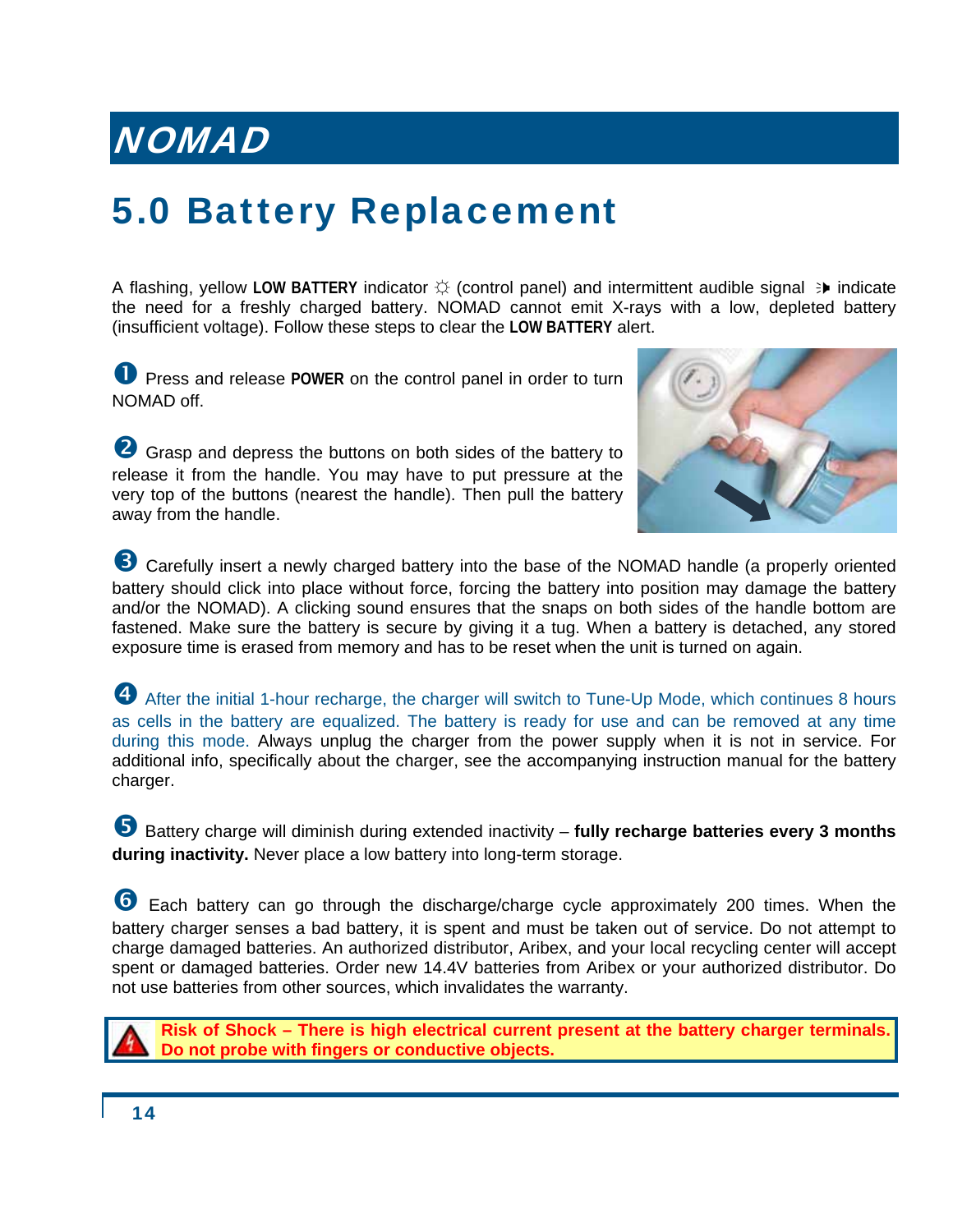## <span id="page-18-0"></span>6.0 Keeping NOMAD Up and Running

## 6.1 Alarms and Alerts

The visual/audible alarm signals a programmed action designed to prevent harm to operator, patients, and/or NOMAD.

The visual/audible alerts confirm normal conditions or draw the operator's attention to a required action.

| <b>Condition</b>                                  | Visual Indicator $\Im$                                                                                  | <b>Audible Signal &gt;&gt;</b>                                    | <b>Function / Resolution</b>                                                                                                                                                                      |
|---------------------------------------------------|---------------------------------------------------------------------------------------------------------|-------------------------------------------------------------------|---------------------------------------------------------------------------------------------------------------------------------------------------------------------------------------------------|
| <b>Overheating</b><br><b>Alarm</b>                | LED display begins<br>flashing<br>U O                                                                   | Series of long<br>beeps                                           | Operation suspends if the device<br>overheats; after cooling for<br>approximately 5 minutes (or<br>longer depending upon room<br>temperature), power on (see Duty<br>Cycle in section 2.2, Usage) |
| <b>Low Battery</b><br><b>Alert</b>                | <b>Yellow LOW BATTERY</b><br>indicator flashes<br><b>LOW BATTERY</b>                                    | Slow series of short<br>beeps                                     | Replace the battery and reset<br>exposure time (for information see<br>section 5.0, Battery Replacement)                                                                                          |
| $X$ -ray<br><b>Exposure</b><br><b>Alert</b>       | Green START and yellow<br><b>X-RAYS ON indicators</b><br>illuminate<br><b>START</b><br><b>X-RAYS ON</b> | Continuous tone<br>(for the duration<br>of the timed<br>exposure) | At the end of the successful<br>exposure, audible signal and<br>indicators stop                                                                                                                   |
| Incomplete<br><b>Exposure</b><br><b>Alert</b>     | Green START and yellow<br>X-RAYS ON indicators flash<br><b>START</b><br>X-RAYS ON                       | Series of long<br>beeps                                           | Activates if trigger is released<br>before the timed x-ray exposure<br>finishes and ends automatically<br>after 15 seconds or if power is<br>manually turned off/on                               |
| <b>System</b><br><b>Readiness</b><br><b>Alert</b> | <b>Green ENABLED indicator</b><br>flashes<br><b>ENABLED</b>                                             | Slow series of<br>short, double beeps                             | Activates when ENABLE is<br>pressed/released; ends<br>automatically after 30 seconds or<br>when an exposure starts (trigger is<br>depressed or START is pressed)                                  |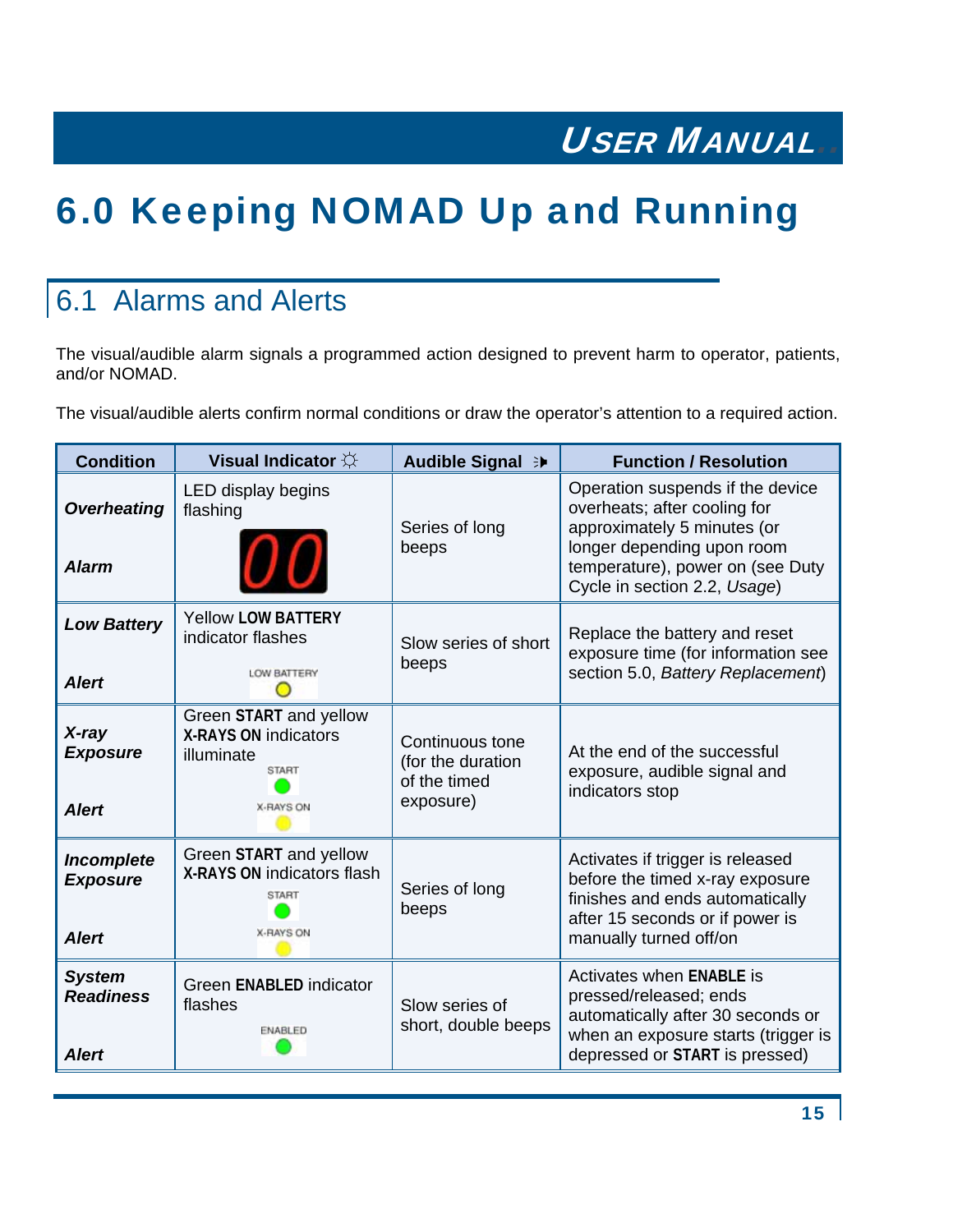| <b>Condition</b>                              | Visual Indicator $\Im$                                               | <b>Audible Signal ∌</b> | <b>Function / Resolution</b>                                                                                      |  |
|-----------------------------------------------|----------------------------------------------------------------------|-------------------------|-------------------------------------------------------------------------------------------------------------------|--|
| <b>Invalid Input</b><br>Error<br><b>Alert</b> | N/A                                                                  | Two short beeps         | Invalid input (for example,<br>triggering prior to enabling)<br>activates alert, which then ends<br>automatically |  |
| <b>Valid Input</b><br><b>Alert</b>            | For numeric LED display,<br>time setting increments or<br>decrements | Single short beep       | Valid when panel button is<br>pressed/released                                                                    |  |
| <b>System</b><br><b>Alert</b>                 | LED display turns off                                                | Two short beeps         | X-ray emissions are not detected<br>during timed exposure but the<br>battery is OK                                |  |
| <b>Alert</b>                                  | Followed by a system shutdown                                        |                         |                                                                                                                   |  |
| <b>Power OFF</b>                              | LED display turns off                                                | Two short beeps         | POWER button is pressed and                                                                                       |  |
| <b>Alert</b>                                  | Followed by a system shutdown                                        |                         | released (while power is on)                                                                                      |  |
| <b>Power ON</b><br><b>Alert</b>               | LED display lights up                                                | Single long beep        | POWER button is pressed and<br>released (while power is off)                                                      |  |

Г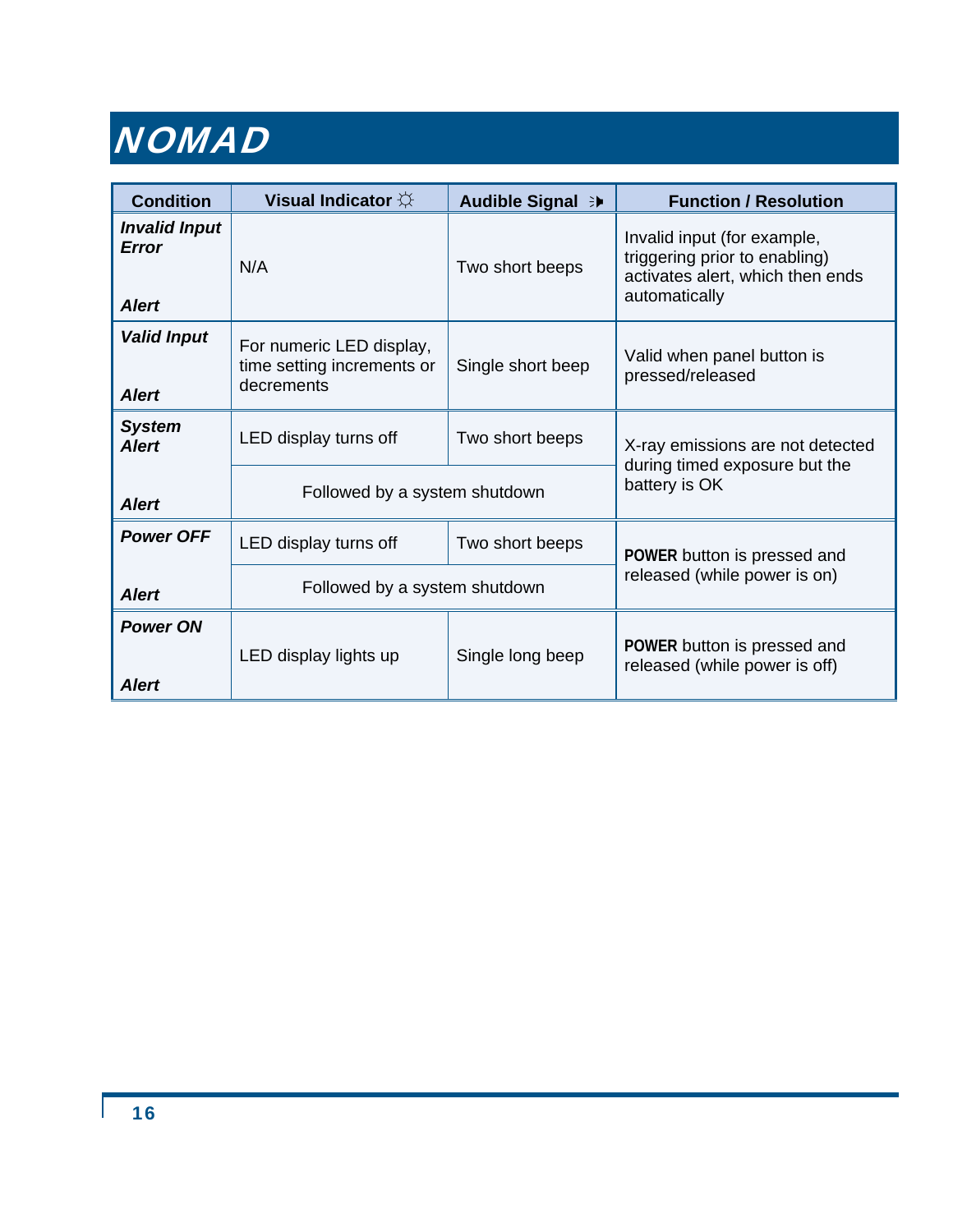### <span id="page-20-0"></span>6.2 Troubleshooting

If you encounter results and/or errors in the operation of NOMAD that are not explained in the previous sections, check the following table on user troubleshooting to determine the need for authorized service.

| <b>Device Symptom</b>                                                                                                              | <b>Potential Problem</b>                                                                                                                                | <b>Corrective Action</b>                                                                                                                                          |
|------------------------------------------------------------------------------------------------------------------------------------|---------------------------------------------------------------------------------------------------------------------------------------------------------|-------------------------------------------------------------------------------------------------------------------------------------------------------------------|
|                                                                                                                                    | Underexposure (too light).                                                                                                                              | Increase the exposure time setting;<br>or see Incomplete Exposure below.                                                                                          |
| <b>6.2.1</b> Image from x-ray<br>exposure does not have<br>sufficient contrast                                                     | Overexposure (too dark).                                                                                                                                | Decrease the exposure time<br>setting, also check film expiration<br>date (old film can produce dark<br>grainy/foggy images).                                     |
|                                                                                                                                    | Chemical developer (for film-<br>based imaging).                                                                                                        | Ensure chemical freshness and<br>proper temperature.                                                                                                              |
| 6.2.2 Image from x-ray<br>exposure is blurred                                                                                      | Combined movements of<br>operator and patient during<br>exposure produced too much<br>distortion.                                                       | Check the exposure time setting<br>and re-enable when operator and<br>patient are again properly situated.                                                        |
| 6.2.3 Green ENABLED<br>indicator stops flashing (and<br>corresponding, short double<br>beeps end) before an<br>exposure is started | NOMAD is no longer enabled. If<br>an x-ray exposure is not initiated<br>within 30 seconds of enabling,<br>the System Ready condition will<br>terminate. | Double-check the exposure time<br>setting and re-enable when<br>operator and patient are again<br>properly situated.                                              |
| 6.2.4 Green START and<br>yellow X-RAYS ON indicators<br>flash (with corresponding<br>series of long beeps)                         | Incomplete exposure $-$ the<br>depressed trigger was released<br>before the timed exposure was<br>able to complete.                                     | This condition is cleared<br>automatically within 15 seconds or<br>by manually turning NOMAD off<br>and back on. The exposure will<br>likely need to be repeated. |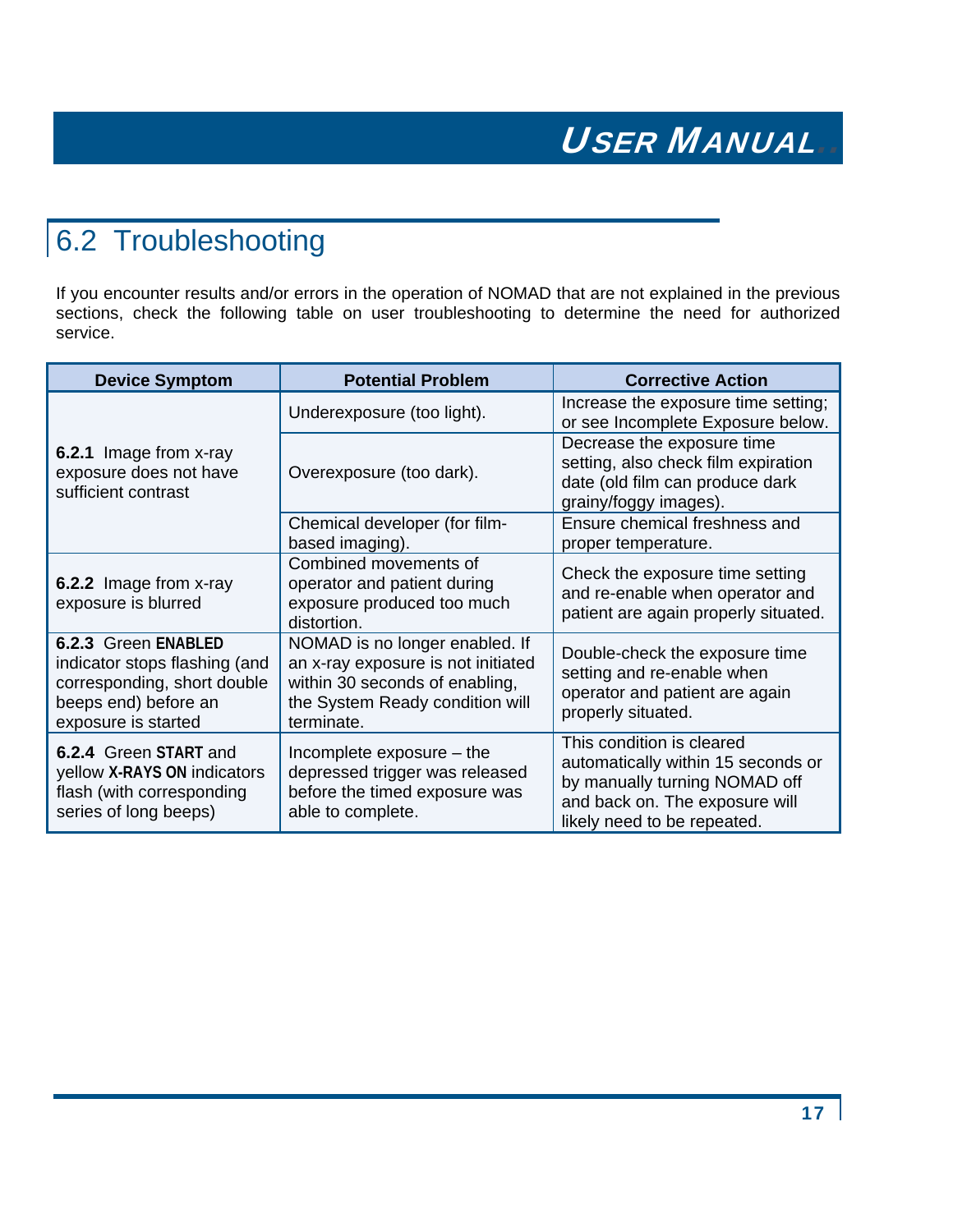| <b>Device Symptom</b>                                 | <b>Potential Problem</b>                                                                                                                                                           | <b>Corrective Action</b>                                                                                                                                                                               |
|-------------------------------------------------------|------------------------------------------------------------------------------------------------------------------------------------------------------------------------------------|--------------------------------------------------------------------------------------------------------------------------------------------------------------------------------------------------------|
| 6.2.5 Yellow X-RAYS ON                                | No exposure - a subsequent Low<br>Battery alert will signal whether a<br>low battery is the source of the<br>problem.                                                              | Follow proper procedures for<br>replacing the battery; see section<br>5.0, Battery Replacement.                                                                                                        |
| indicator does not illuminate                         | If within a few seconds, two short<br>beeps are emitted and the<br>system automatically shuts down,<br>a different problem exists (see<br>section 6.1, Alarms and Alerts).         | NOMAD will require authorized<br>service; see section 6.3, Repair<br>and Maintenance.                                                                                                                  |
| <b>6.2.6 NOMAD</b>                                    | After about 2.5 minutes of<br>inactivity, NOMAD emits two<br>short beeps and shuts off<br>automatically - the system has<br>timed out.                                             | Manually turn on NOMAD when<br>you are ready to use the device.                                                                                                                                        |
| automatically shuts down                              | However, if while attempting an<br>x-ray exposure two short beeps<br>were emitted and shutdown<br>occurred, a different problem<br>exists (see section 6.1, Alarms<br>and Alerts). | If this condition persists, NOMAD<br>will require authorized service; see<br>section 6.3, Repair and<br>Maintenance.                                                                                   |
|                                                       | If pressing POWER several times                                                                                                                                                    | Ensure battery is securely<br>attached.                                                                                                                                                                |
| 6.2.7 There is no power to<br>the NOMAD control panel | does not cause the numeric<br>(LED) display to illuminate, the<br>attached battery is the likely<br>problem.                                                                       | Replace with a newly charged<br>battery before continuing. Use the<br>battery charger to determine if the<br>first battery is spent and must be<br>taken out of service, or if it can be<br>recharged. |
|                                                       | However, if while attempting an<br>x-ray exposure two short beeps<br>were emitted and shutdown<br>occurred, a different problem<br>exists (see section 6.1, Alarms<br>and Alerts). | NOMAD will require authorized<br>service; see section 6.3, Repair<br>and Maintenance.                                                                                                                  |

If you have additional questions or require help contact: support@aribex.com

Н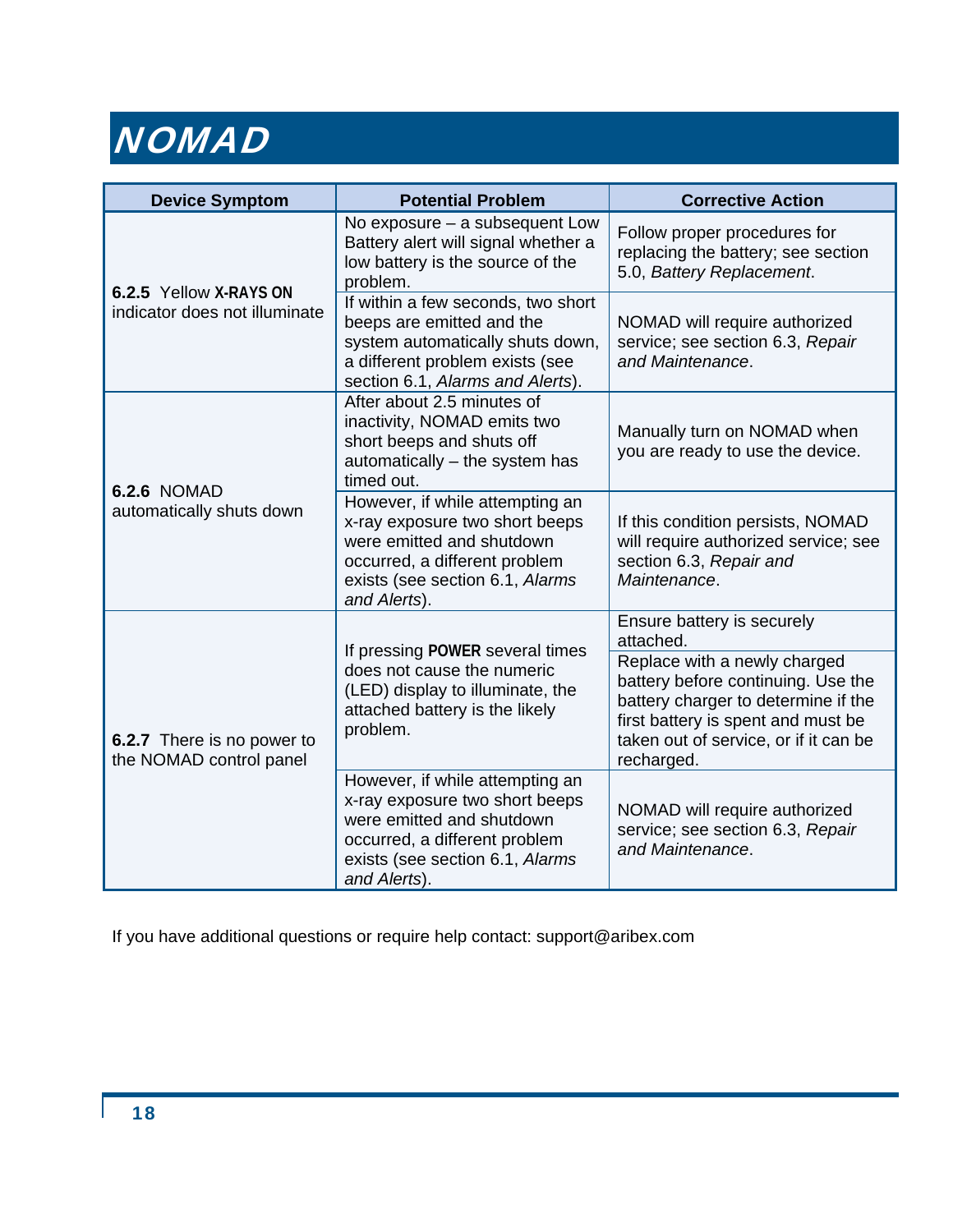### <span id="page-22-0"></span>6.3 Repair and Maintenance

NOMAD is a maintenance-free product, except for routine cleaning. Make sure the power is off while cleaning, detach the battery. It is unnecessary to detach anything else in order to clean the unit. Use a **non-acetone** based disinfectant wipe or a cloth to wipe the exterior surfaces of the NOMAD and charger.

**The NOMAD and the battery charger are NOT designed to be user serviceable. Do not open the device housing, doing so will void the warranty.** 

Repairs can only be undertaken by trained service personnel. Direct all questions to an authorized distributor.

The following are factory serviceable parts and components:

- $\triangleright$  NOMAD Dental, main apparatus assembly item AP-0001
- $\triangleright$  Retainer o-rings item CP-0046
- $\triangleright$  Backscatter shield / inner o-ring assembly item AP-0012
- $\triangleright$  Batteries item CP-0001
- $\triangleright$  110/120V AC battery charger w/ manual (DeWalt, model DW9116 or DC9310) item CP-0002
- ¾ 220/240V AC battery charger w/ manual (DeWalt, model DE9116 or DE9135) item CP-0045
- $\triangleright$  Hard-shell carrying case (accessory) item MP-0018

**Instructions for handling product at end of life – Please, protect the environment and do not improperly dispose of any part of the NOMAD system, battery, or charger; contact an authorized distributor or Aribex, Inc. regarding assistance in returning the product for proper disposal.** 

If product return is required, contact Aribex for a Return Material Authorization (RMA) number and shipping instructions to return the product to the proper facility. If the product is under warranty, you will be required to provide the serial number from the label affixed on the underside of the NOMAD.

Be sure to include the RMA number on the package you are returning. Products without a RMA number cannot be serviced or given credit consideration.

Aribex will not assume responsibility for shipping damages; however, it will help you file a claim with the freight carrier. Please see warranty information at the end of this manual.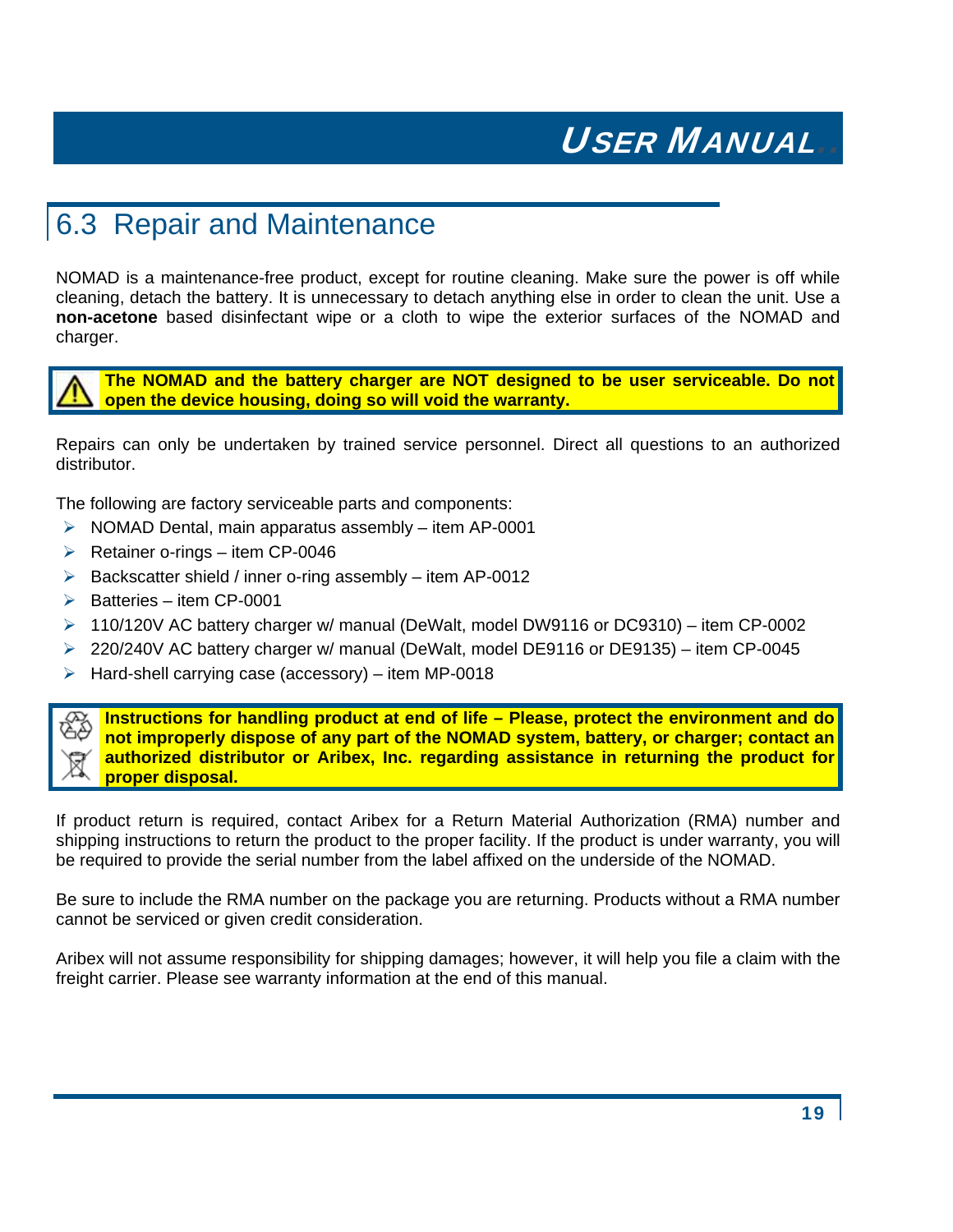## <span id="page-23-0"></span>7.0 Technical Description

## 7.1 Basic Technical Specifications

Maximum deviation from fixed factors ±5% (unless otherwise noted) Total weight **4kg** 

#### **Environmental**

**Operation** 

Storage and transportation

Temperature  $-5^{\circ}$ C to  $+40^{\circ}$ C ( $+23^{\circ}$ F to  $+104^{\circ}$ F) +4°C to +40°C (+39°F to +104°F) charging Relative humidity 10% to 80%, non-condensing

Temperature –20°C to +60°C (-4°F to +140°F) NOMAD  $-20^{\circ}$ C to  $+40^{\circ}$ C ( $-4^{\circ}$ F to  $+104^{\circ}$ F) battery Relative humidity **Relative humidity Relative humidity 95%**, non-condensing

#### **Classification / Specification Compliance**

IEC 60601-1 (Amnd 1 & 2), 60601-1-3, 60601-2-7; 21 CFR 1020.30 & 1020.31 Class II, Type BF

MDD (93/42/EEC): Annex IX Class IIb Mode of operation **Intermittent** operation Conductive connection to patient No conductivity with the applied part

团 IPX specification **IPX** specification **IPX** specification

For use in environments where no flammable anesthetics and/or flammable cleaning agents are present; **non-acetone** based disinfectant wipes or cloths.

| <b>Electrical</b>                      |                                               |
|----------------------------------------|-----------------------------------------------|
| Rechargeable NiCd battery              | 14.4V, 2A/hr                                  |
| Low battery alert set point            | 11.6V                                         |
| Battery current at 2.3mA, 60kVp output | 16A                                           |
| <b>X-ray Controls and Generator</b>    |                                               |
| Exposure time range                    | 0.01–0.99 sec. (certified for 0.02–0.99 sec.) |
| Maximum duty cycle                     | 1:60 (one $0.25$ sec. exposure $/$ 15 sec.)   |
| Minimum inherent filtration            | $1.5mm$ Al                                    |
| Maximum output power                   | 140W nominal at 60kV, 2.3mA                   |
| Generator rating                       | 2.3mA at 60kVp $±10\%$                        |
| Leakage technique factors              | 60kV, 2.3mA, 0.99 sec.                        |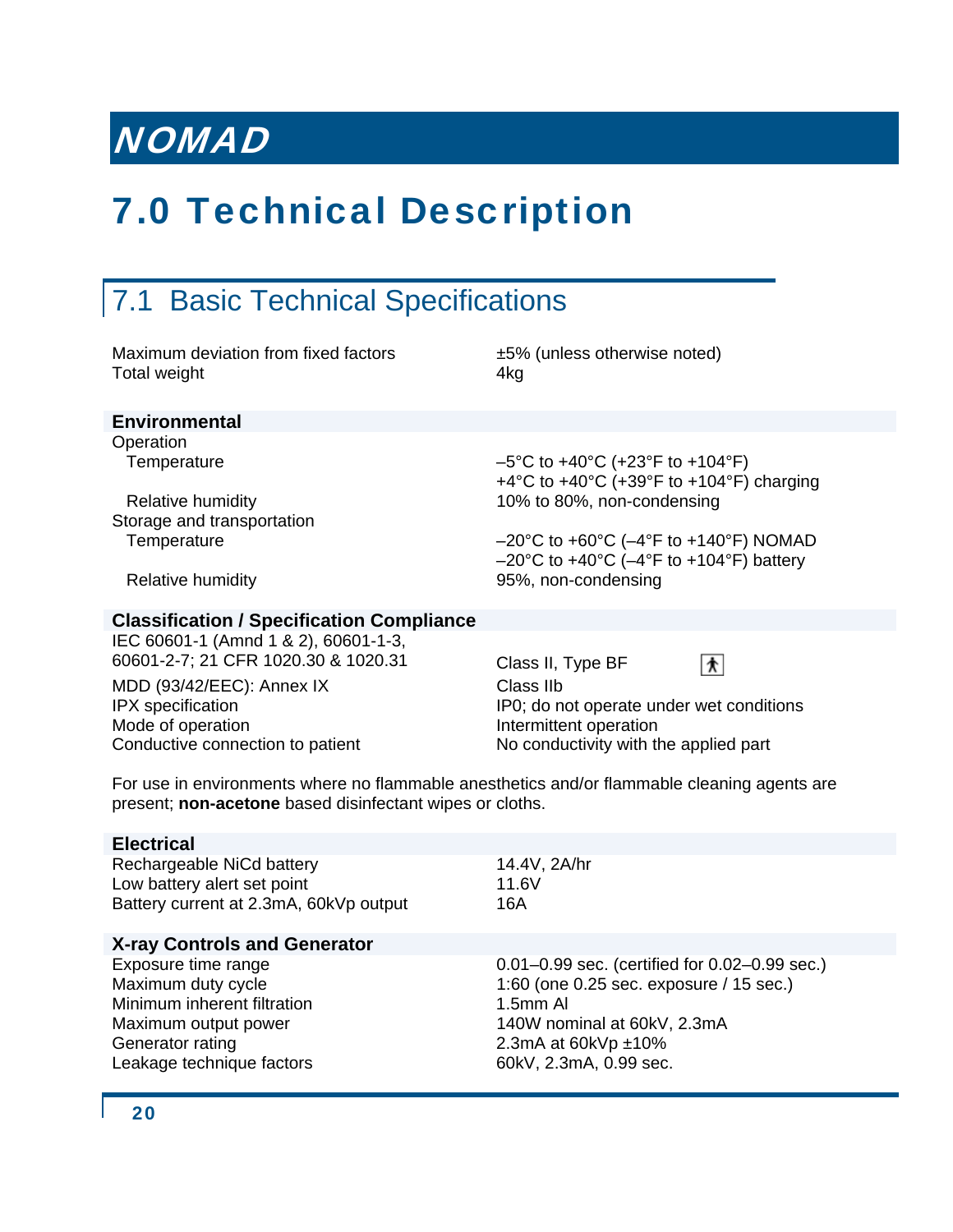#### <span id="page-24-0"></span>**Measurement Base of Technique Factors**

The kV is measured during pre-pot testing using a calibrated high voltage divider with a guaranteed accuracy of ±2%. Final performance measurements are made using a NERO mAx, model 8000 x-ray meter from Victoreen. Tube current (mA) is sensed across a series connected resistor with an accuracy of ±1% and measured using a digital multimeter, prior to encapsulation; NOMAD Dental has no provision for external measurement of beam current after final manufacture. Exposure time is measured from the moment x-rays are detected until they are no longer detected (which means "zerocrossing mode" is selected with no timer delay) using the NERO mAx 8000 x-ray meter.

#### **Collimator Cone**

Minimum *source to skin* distance 20cm (from focal spot to cone tip) Nominal dose output at cone tip (20cm) 3.28mGy / sec. X-ray field size and configuration 6cm diameter circle Shielding Lead-lined Backscatter radiation shielding example to the 0.5mm Pb-equivalent

## 7.2 Functional Diagram

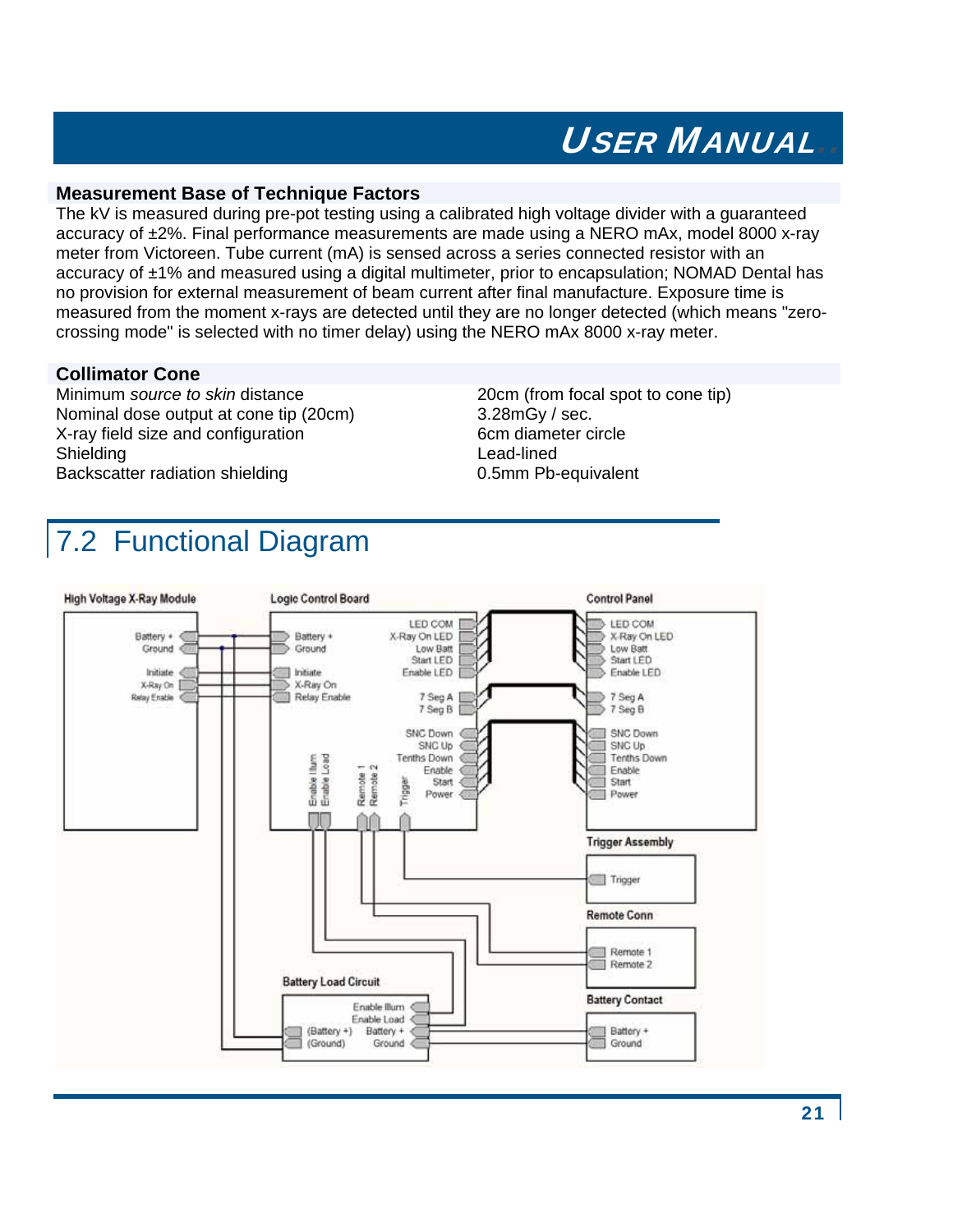### <span id="page-25-0"></span>7.3 X-ray Tube Specifications and **Characteristics**

The VTD70/0.4/12CP is designed for intraoral dental imaging by an x-ray unit, and is available for nominal tube voltage with selfrectified or constant potential circuit – manufactured by Kailong; distributed in the U.S.A. by Vista Technology.

| Nominal tube voltage                | $50 -$           |
|-------------------------------------|------------------|
| Nominal focal spot (IEC 60336:1993) | 0.4 <sub>n</sub> |
| Maximum anode heat content          | 450              |
| Maximum current continuous service  | 1.5n             |
| Maximum anode cooling rate          | 100              |
| Nominal anode input power           | 430              |
| Target material                     | Tun              |
| Target angle                        | $12^{\circ}$     |
| <b>Filament characteristics</b>     | $2.2 -$          |
| Minimum permanent filtration        | 0.8r             |
| (IEC 60522:1999)                    |                  |

50–70kV  $0.4<sub>mm</sub>$ 4500J  $1.5mA x 70kV$ 100W 430W Tungsten  $2.2 - 3.0A$ ,  $2.0 - 3.5V$ 0.8mm Al / 50kV

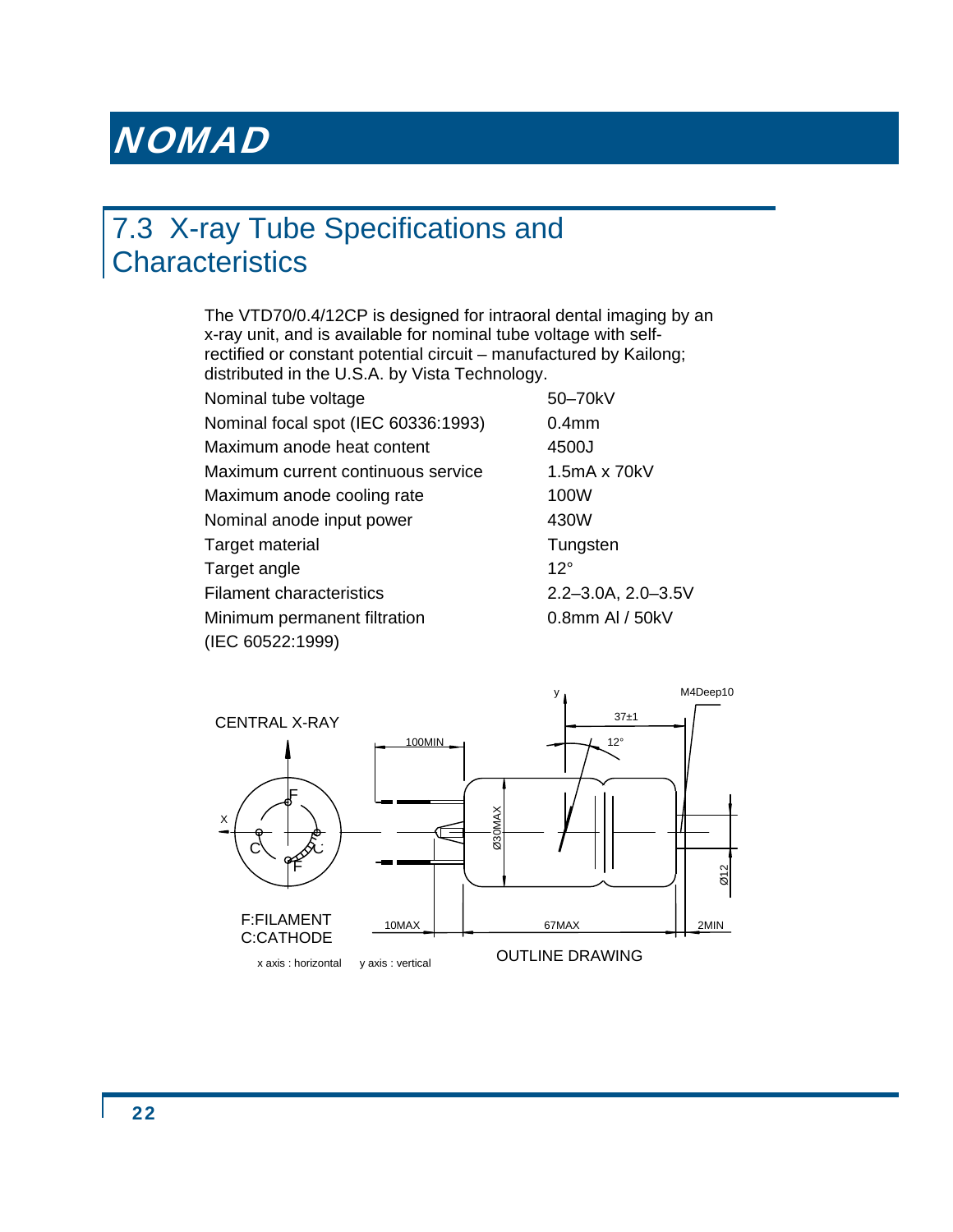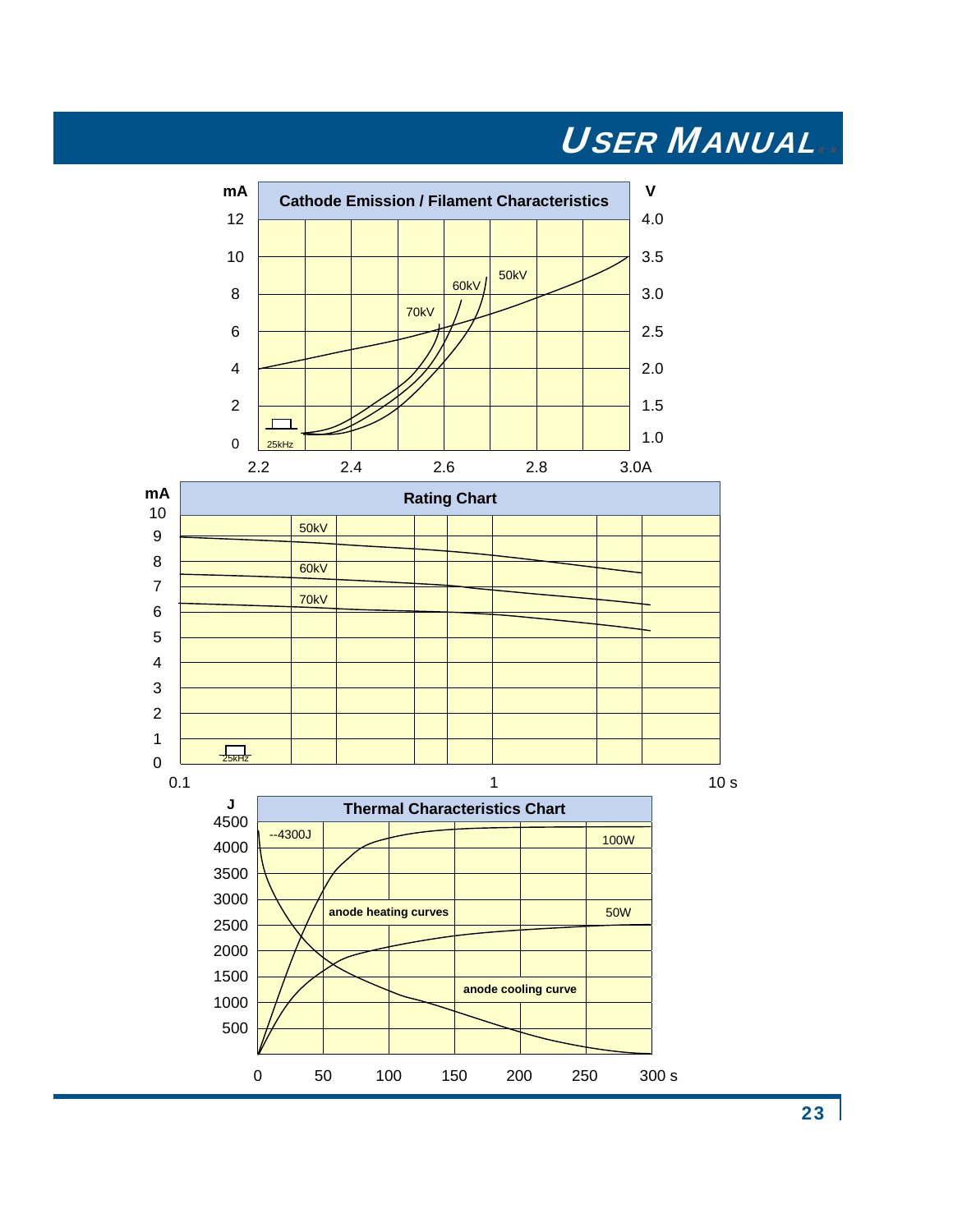## <span id="page-27-0"></span>7.4 EMC Data

Independent laboratory testing for electromagnetic compatibility for conformity to the Sub-clause 5.10 requirements of ISO/IEC 17025 "General Criteria for the Competence of Testing and Calibration Laboratories" was conducted by:

Nemko USA, Inc. 11696 Sorrento Valley Rd, Suite F San Diego, CA 92121-1024 USA

The NOMAD Dental X-ray System is intended for use in the electromagnetic environment as specified. The following tables describe the tests performed and the status of the testing. The NOMAD uses RF energy only for its internal function. In addition, the housing includes conductive shielding; therefore, its RF emissions are very low and are not likely to cause any interference in nearby electronic equipment.

The test results show that the NOMAD is suitable for use in all establishments, including domestic establishments and those directly connected to public low-voltage power supply network that supplies buildings used for domestic purposes.

**Test Specifications Radio Frequency Emissions and Electromagnetic Immunity tests in** accordance with requirements of EN 60601-1-2 as follows:

| <b>Test Type</b>         | In Accordance with<br><b>Document</b> | Document Title                                                                                                           |
|--------------------------|---------------------------------------|--------------------------------------------------------------------------------------------------------------------------|
| Conducted and Radiated   | EN 55011 (1998), A1 Class             | Limits and Methods of Measurement of Radio Disturbance                                                                   |
| <b>Emissions</b>         | "R"                                   | Characteristics of Information Technology Equipment                                                                      |
| Electrostatic Discharge  | IEC 61000-4-2 (1995), A1              | Electromagnetic Compatibility for Industrial Process Measurement                                                         |
| Immunity                 | (1998), A2 (2000)                     | and Control Equipment Electrostatic Discharge Requirements                                                               |
| Radio Frequency Immunity | IEC 61000-4-3 (2000), A1<br>(2002)    | Electromagnetic Compatibility, Basic Immunity Standard, Radiated<br>Radio Frequency Electromagnetic Field, Immunity Test |
| Power Frequency Magnetic | IEC 61000-4-8 (1993), A1              | Electromagnetic Compatibility, Testing and Measurement                                                                   |
| Field Immunity           | (2000)                                | Techniques for Power Frequency Magnetic Field, Immunity Test                                                             |

**NOTE:** The tests documented in the table above are the only tests required for this product as it is a battery operated device and has no I/O cables. IEC 61000-4-4, 4-5, 4-6 and 4-11 are not applicable.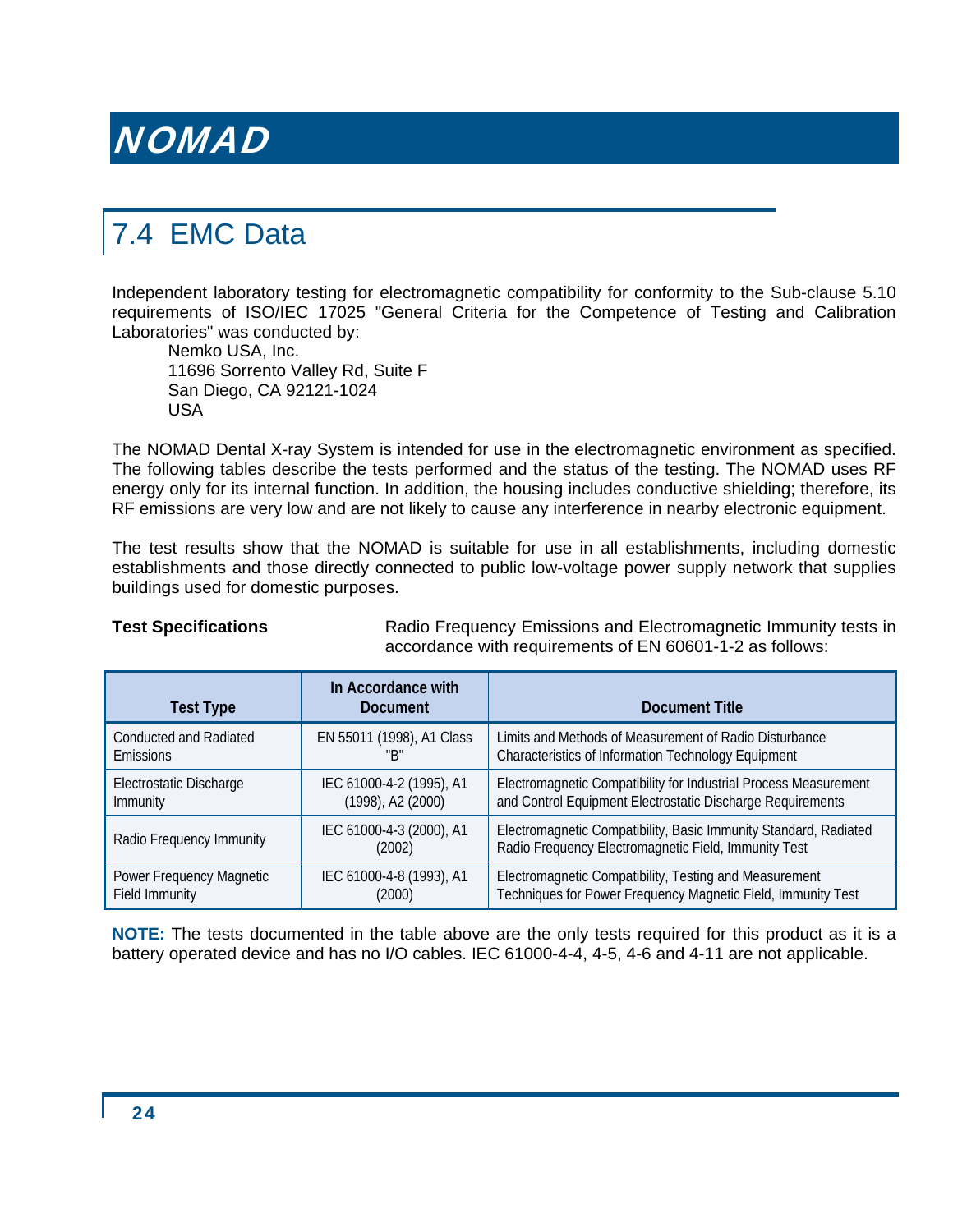#### **Emissions Test Summary**

| <b>Specification</b>                                       | <b>Frequency Range</b>                                                               | <b>Compliance Status</b>            |
|------------------------------------------------------------|--------------------------------------------------------------------------------------|-------------------------------------|
| EN 55011 (1991), Group 1, Class "B" Conducted<br>Emissions | $0.15$ MHz $-$ 30.00 MHz                                                             | N/A for a battery powered<br>device |
| EN 55011 (1991), Group 1, Class "B" Radiated Emissions     | 30.0 MHz - 1000 MHz                                                                  | <b>PASS</b>                         |
| EN 55014 (1993) - Discontinuous Disturbance Test           | N/A                                                                                  | N/A for a battery powered<br>device |
| EN 61000-3-2 (2000) - Power Line Harmonics                 | Up to the 40th Harmonic                                                              | N/A for a battery powered<br>device |
| EN 61000-3-3 (1995), A1 (2001) - Power Line Flicker        | ≤4% Maximum Relative Voltage Change;<br>Value of $D(T) \leq 3\%$ for more than 200ms | N/A for a battery powered<br>device |

#### **Immunity Test Summary**

| <b>Specification</b>                                                                         | Minimum Test Level Required<br>per EN 60601-1-2<br><b>Test Level Completed</b>                                                                                         |                                                                                                           | Compliance<br><b>Status</b>         |
|----------------------------------------------------------------------------------------------|------------------------------------------------------------------------------------------------------------------------------------------------------------------------|-----------------------------------------------------------------------------------------------------------|-------------------------------------|
| IEC 61000-4-2 (1995), A1<br>(1998), A2 (2000) - Electrostatic<br>Discharge Immunity          | Criterion B<br>Air discharge up to $\pm 8kV$ ; contact<br>discharge up to $\pm$ 6kV                                                                                    | Criterion B<br>Air discharge up to $\pm$ 8kV; contact<br>discharge up to $\pm$ 6kV                        | <b>PASS</b>                         |
| IEC 61000-4-3 (2000), A1<br>(2002) - RF Radiated Fields<br>Immunity                          | Criterion A<br>Radiation field strength of 3V/m from<br>80 - 2500MHz (80% amplitude<br>modulated @ 1 kHz)                                                              | Criterion A<br>Radiation field strength of 3V/m from<br>80 - 2500MHz (80% amplitude<br>modulated @ 1 kHz) |                                     |
| IEC 61000-4-4 (1995), A1<br>(2000), A2 (2001) - Electrical<br><b>Fast Transient Immunity</b> | Criterion B<br>Power line pulses of ±2kV direct; I/O<br>line pulses of $\pm 1kV$                                                                                       | Criterion B<br>Power line pulses of ±2kV direct; I/O<br>line pulses of $\pm 1$ kV                         | N/A for a battery<br>powered device |
| IEC 61000-4-5 (2001) -<br><b>Lightning Surge Immunity</b>                                    | Criterion B<br>Criterion B<br>Power line surges of ±2kV common,<br>Power line surges of $\pm 2kV$ common,<br>±1kV differential mode<br>$±1kV$ differential mode        |                                                                                                           | N/A for a battery<br>powered device |
| IEC 61000-4-6 (1996), A1<br>(2000) - RF Common Mode<br>Immunity                              | Criterion A<br>150 kHz - 80 MHz at 3 Vrms (80%<br>amplitude modulated @ 1 kHz)                                                                                         | Criterion A<br>150 kHz - 80 MHz at 3 Vrms (80%<br>amplitude modulated @ 1 kHz)                            |                                     |
| IEC 61000-4-8 (1993), A1<br>(2000) - Power Frequency<br>Magnetic Field Immunity              | Criterion A<br>Helmholtz coil at 50 Hz, to 3 amps<br>(rms) per meter                                                                                                   | Criterion A<br>Helmholtz coil at 50 Hz, to 3 amps<br>(rms) per meter                                      | <b>PASS</b>                         |
| IEC 61000-4-11 (2001) -<br>Voltage Dips and Short<br>Interruptions                           | Criterion B and C<br>Criterion B and C<br>Voltage Dips of >95%, 30% and<br>Voltage Dips of >95%, 30% and >60%;<br>>60%; Interruptions of >95%<br>Interruptions of >95% |                                                                                                           | N/A for a battery<br>powered device |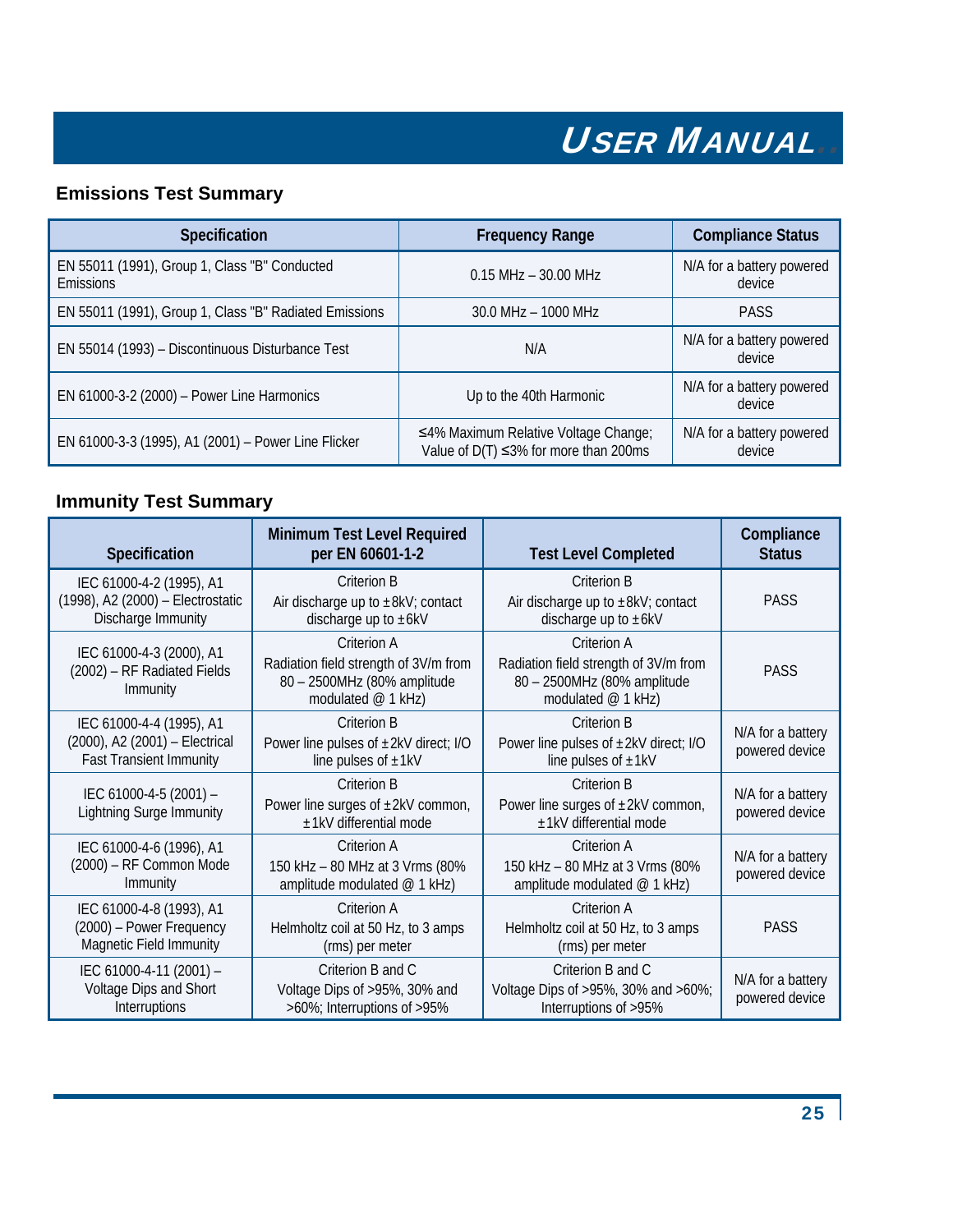## <span id="page-29-0"></span>7.5 Optional Calibration Checks

The NOMAD is factory calibrated and tested prior to release (see your *Certificate of Conformance*) and there are no adjustment options. However, the **optional** checks listed below may be performed by a qualified technician as desired.

Setup a calibrated Performance Meter (such as the Victoreen NERO™ mAx model 8000) according to manufacture's specifications to detect and report the following: X-ray Tube Voltage [kV Effective Mode], Radiation Time [ms Effective Mode], and Dose [mR Average Mode]. The filter card for the Test Detector should be in the 50–100kVp position.

**Measurement Method:** Final performance measurements are made using a NERO mAx, model 8000 x-ray meter from Victoreen. Tube current (mA) is sensed across a series connected resistor with an accuracy of  $±1\%$  and measured using a digital multimeter, prior to encapsulation; NOMAD has no provision for external measurement of beam current after final manufacture. Exposure time is measured from the moment x-rays are detected until they are no longer detected (which means "zerocrossing mode" is selected with no timer delay) using the NERO mAx 8000 x-ray meter. Accelerating voltage (kV) is measured at both peak (kVp) conditions and effective conditions (kVeff), which is the equivalent kV as if the kV were constant through the whole exposure time. Linearity is calculated per IEC60601-2-7, 50.102.2a.

#### **This x-ray unit may be dangerous to testing technician and any bystanders unless safe test exposure factors, such as placing the Test Detector in a lead lined box or the use of a protective lead apron are observed.**

Enable the NOMAD and with the cone perpendicular to the Test Detector, make exposures into the Test Detector and capture the resulting data.

Compare the result with the factory release parameters (indicated in the chart below). For results outside these parameters, discontinue use and contact your dealer/distributor or Aribex.

| Test                            | <b>Acceptance</b>                   | <b>Timer Settings and Corresponding Acceptable Ranges</b> |                  |              |              |              |
|---------------------------------|-------------------------------------|-----------------------------------------------------------|------------------|--------------|--------------|--------------|
| <b>Description</b>              | <b>Limits</b>                       | 20ms                                                      | 40 <sub>ms</sub> | <b>400ms</b> | <b>600ms</b> | <b>990ms</b> |
| kVp (eff)<br><b>Accuracy</b>    | 60kV $±10\%$                        | 54 to 66                                                  | 54 to 66         | 54 to 66     | 54 to 66     | 54 to 66     |
| <b>Timer</b><br><b>Accuracy</b> | <b>Setpoint</b><br>$±10\%$ , $+1ms$ | 17 to 23                                                  | 35 to 45         | 359 to 441   | 539 to 661   | 890 to 1090  |

**A duty cycle of 1:60 is required after each x-ray discharge to prevent over-heating damage to the x-ray tube.**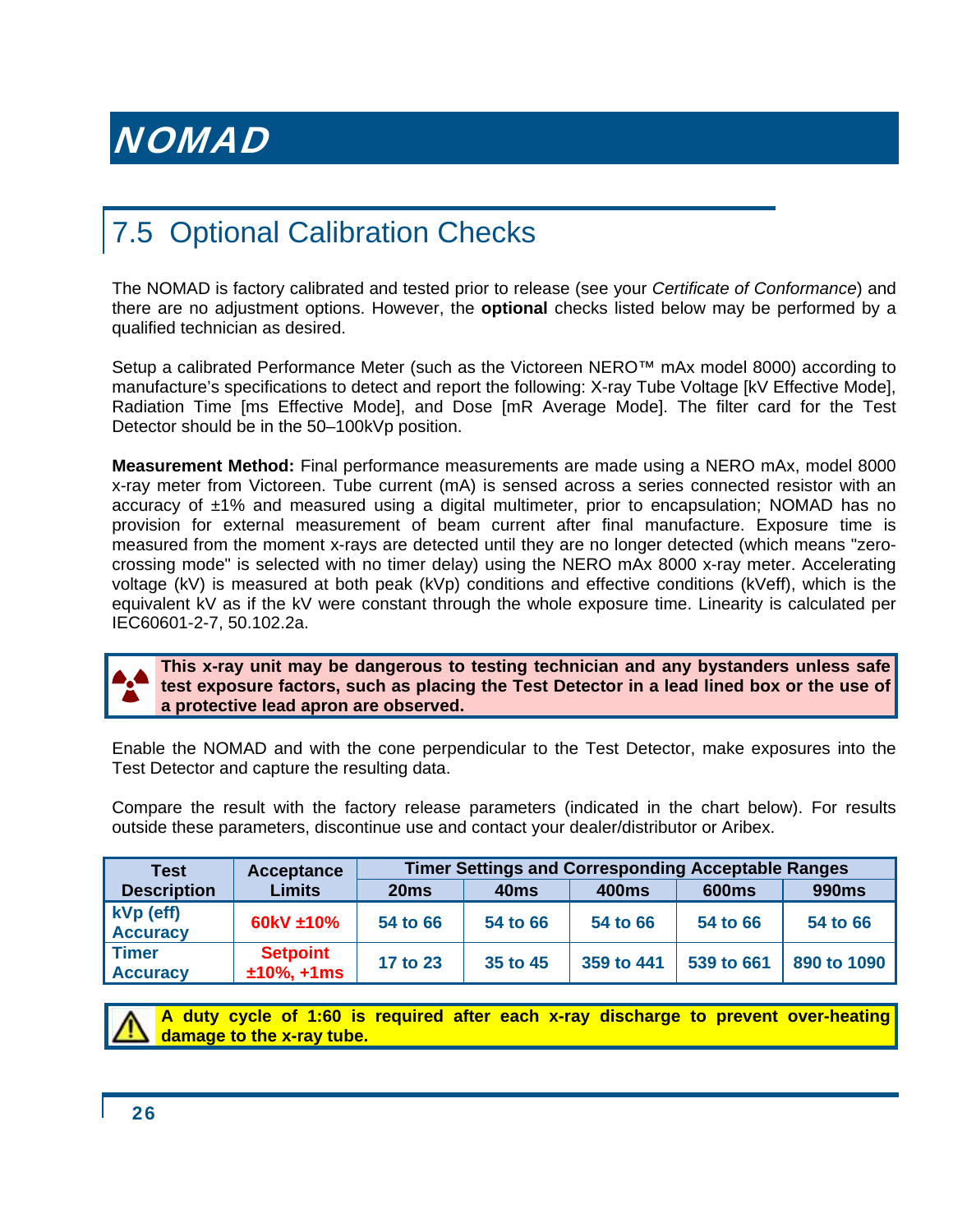#### **LIMITED WARRANTY**

<span id="page-30-0"></span>COVERAGE. Aribex, Inc. warrants its medical and dental x-ray equipment to be free from any defects in material or workmanship for a period of one (1) year from the date of purchase. Aribex, Inc. also warrants any accessories purchased from Aribex to be free from any defects in material or workmanship for the period of one (1) year from the date of purchase.

The liability of Aribex, Inc. is limited to repair or replacement of any parts that Aribex or its authorized resellers determine to be defective. Contact Aribex for a Return Material Authorization (RMA) number and shipping instructions. Parts proving defective shall be repaired or replaced free of charge (labor and domestic shipping included), if defective equipment is returned freight collect to Aribex (NC, USA) or the location of the authorized service center. Equipment repaired or replaced under warranty shall continue to be warranted for the balance of the original warranty term. All warranty claims must be made not later than ten (10) business days following the expiration of the applicable warranty period.

LIMITATIONS OF COVERAGE. This warranty does not apply to equipment that is or has been abused, misused, or altered (including opening enclosure or tampering), improperly maintained, subjected to use beyond rated conditions, or damaged as a result of any carelessness or accidents. This warranty does not cover ordinary wear and tear or maintenance.

LIMITATIONS OF LIABILITY. Aribex, Inc. makes no other warranty, either expressed or implied, with respect to any equipment purchased from Aribex, including without limitation any implied warranties of merchantability or fitness for a particular purpose, whether or not Aribex may have been informed of the actual uses to which any of such equipment may be put. Aribex, Inc. shall not under any circumstance be liable for incidental, indirect, consequential, punitive or exemplary damages, including without limitation damages for delay or lost profits, and in no event shall liability of Aribex arising from the purchase, sale or use of the equipment, or breach of any warranty made above, exceed in the aggregate the purchase price paid therefore.